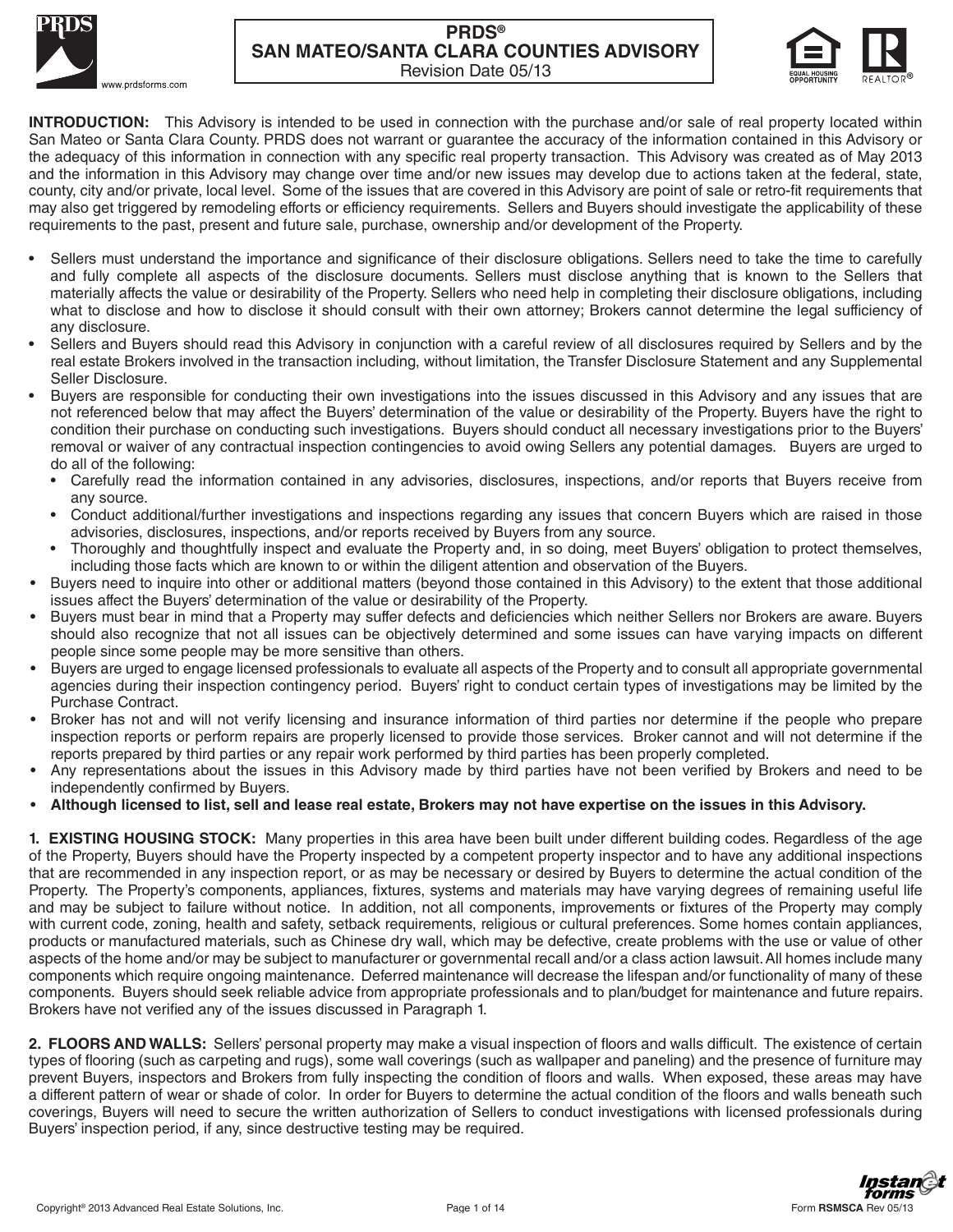3. TEMPERED GLASS: Many homes contain glass that IS NOT tempered where tempered glass IS required by building regulations. Buyers should have a contractor identify glass that is not properly tempered during Buyers' inspection period, if any. Buyers should replace any non-tempered glass with tempered glass to reduce the risk of injury.

4. FIREPLACES, WOOD-BURNING APPLIANCES AND SPARK ARRESTORS: If the Property has a fireplace or wood-burning appliance, it may be subject to ordinances that may restrict or prohibit usage. Many cities and towns have enacted or are considering ordinances that may affect existing and future fireplaces or wood-burning appliances at the Property, including but not limited to the need for spark arrestors on chimneys. Buyers should contact all relevant public agencies regarding the applicability of this type of ordinance to Buyers' intended use of the Property.

5. SIZE AND AGE: Any representations regarding square footage, number of rooms, or age of Property improvements that have been obtained from third parties have not been verified by Brokers. Such figures, including those from assessor's records, are only approximations, may not be accurate and should not be relied upon. If square footage, number of rooms or age of the Property is important to Buyers, then Buyers must verify same by hiring an appraiser during Buyers' inspection period, if any. If lot size or location of boundaries is important to Buyers, then Buyer should hire a surveyor during Buyers' inspection period, if any.

6. SEPTIC SYSTEMS AND WASTEWATER TREATMENT SYSTEM REGULATIONS: If the Property has a Septic System (usually consisting of a septic tank, cesspool, leach lines, a leach field, pits, or a combination thereof), Buyers should obtain a current, written inspection report from a licensed professional regarding the condition and adequacy of the System for the Buyers' specific needs. Visual inspection of the tank alone is insufficient. Buyers' lender or government agencies may require an inspection and testing of the Septic System. Brokers make no representations as to the condition, capacity, operability or expandability of the Septic System.

Expansion or remodeling of the dwelling may be restricted or even denied due to the existence of a Septic System. Securing approval for changes in the dwelling may be conditioned upon testing, removal, repair, expansion, or other changes to the System (e.g., connection to sewer system) which may be expensive. The Septic System may not be in compliance with current or future code requirements and code compliance may be required for any future work done on the Property. Buyers should investigate these issues at appropriate government agencies and with qualified licensed professionals (e.g., architects, contractors, engineers) during Buyers' inspection period, if any. For more information about OWTS/Septic System regulations, Buyers should contact the State Water Resources Control Board at (916) 341-5250 and by reviewing the SWRCB's website: http://www.swrcb.ca.gov/ab885/index.html.

7. SEWERS AND SEWER LATERALS: A number of public sanitary districts and private sanitary entities serve various communities and some have different rules and regulations regarding fees and costs. Buyers need to determine whether or not the Property is part of such a district and Buyers need to make arrangements with the Seller to transfer any necessary rights to any private sanitary entities. Some sanitary districts and private entities have implemented various requirements, restrictions and costs relating to participation, usage, maintenance, and type of equipment used in connection with sewers, such as sewer lateral clean-outs, backflow prevention devices and drainage into sewer systems. Many cities have enacted ordinances requiring the abatement of sewer laterals (from the building served to the clean out in the city's right of way) which are leaking. Such ordinances require testing and repair of sewer laterals prior to sale under certain circumstances. Testing, repair and/or replacement of the sewer laterals may be required when transferring title, remodeling and/or expanding the residence and/or when changing plumbing fixtures or service. Buyers should contact the applicable public district or private entity to determine what, if any, action must be taken with respect to sewer systems and sewer laterals during Buyers' inspection contingency, if any.

If the Property has a private sewage disposal system, some jurisdictions, upon transfer of ownership, may require an inspection of the system, a written report and possible requirements for hook-up to a public sewer system depending upon the proximity of the Property to a public sewer system.

A number of jurisdiction require certification procedures which may need to be completed on or before the close of escrow and, if not, within a fixed period of time after close of escrow; penalties for noncompliance can be imposed. Each jurisdiction has its own unique requirements which Buyer should research during Buyer's inspection contingency, if any.

Even though the Property may be located in a sanitary district or subject to a sewer assessment, the Property may not be (and may not be entitled to be) connected to the sewer system. There may be a separate cost for the installation and connection of the Property to the sewer system and/or other actions that must be taken by Sellers and Buyers to transfer rights. Buyers should retain qualified professionals to evaluate the Property so as to determine the existence and condition of any sewer connections; that evaluation may require a video "scoping" of the system and/or pressure testing.

Brokers have not verified any of the issues discussed in Paragraph 7.

8. WATER AND WELL SYSTEMS: The Property may be served by a well, a spring, public or private water systems, or a combination thereof. Buyers should consider requesting that Sellers complete the PRDS Well and Private Water System Checklist form if the Property has a well and/or is served by a private water system. Buyers should hire qualified professionals to determine the water source and have the water system and its components inspected. Water may contain bacteria, chemicals, metal, minerals, and/or may emit odors. The availability, quantity, quality and potability of the water should be tested and some cities require testing of water pressure. Results of such testing may vary by season and may change over time due to geological events and other factors. Any testing and/or inspection of water availability, quantity, quality and/or potability should be conducted by qualified professionals and contacting appropriate governmental agencies. Brokers have not verified any of the issues discussed in Paragraph 8.

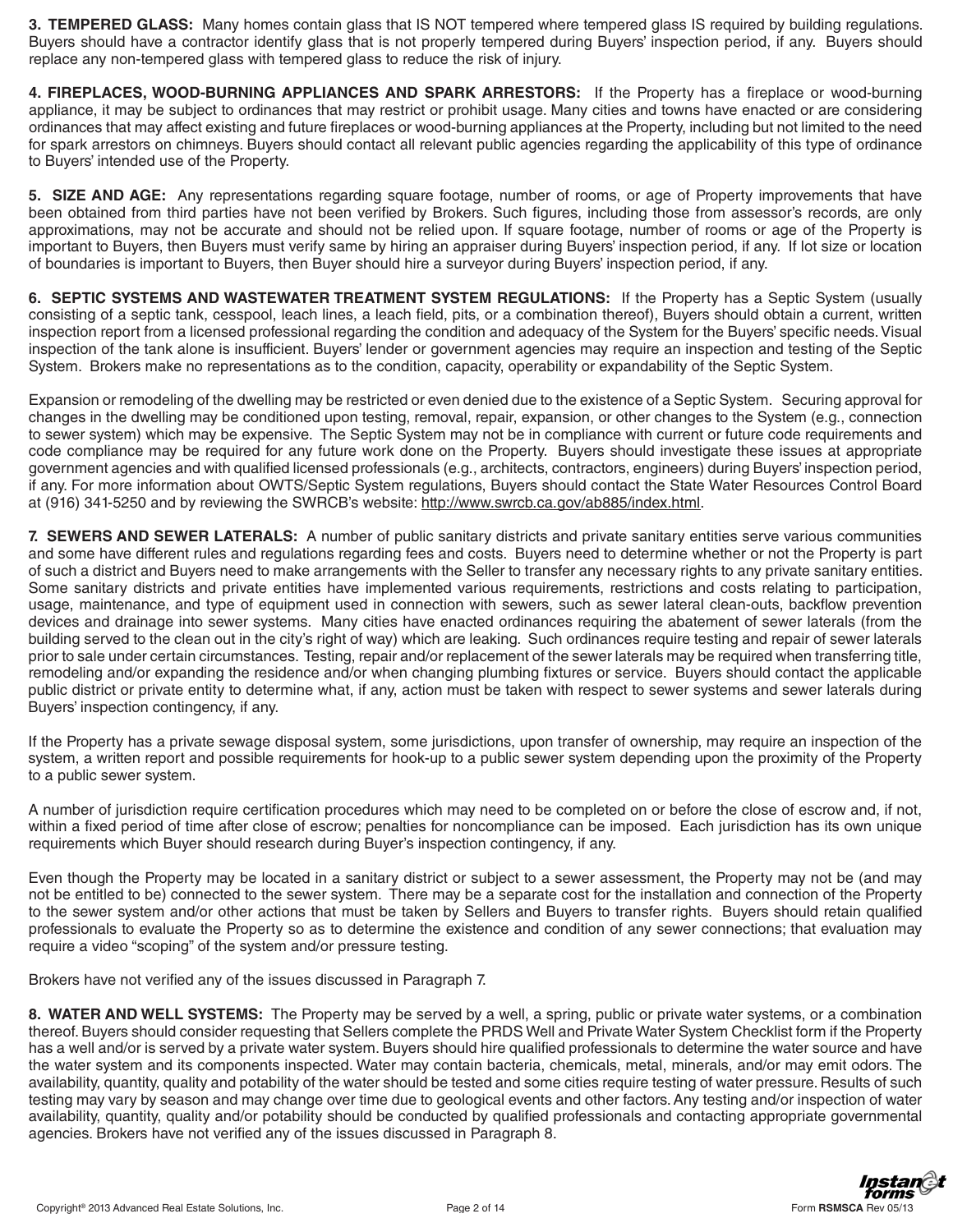Recent studies have revealed that some wells in Morgan Hill and San Martin contain the chemical perchlorate. Other wells in Santa Clara County may be contaminated by this or other chemicals. Any questions about possible chemical contamination, including but not limited to its impact on any given Property, should be directed to the Santa Clara Valley Water District by calling (408) 265-2607 or visiting their website at www.valleywater.org.

The Santa Clara Valley Water District manages water resources and provides stewardship for the county's five watersheds, including 10 reservoirs (such as the Anderson Reservoir), hundreds of miles of streams and groundwater basins. The District captures local rainfall in the reservoirs throughout the winter months. Then in the spring and summer, the District makes releases from the reservoirs to replenish the underground water supply. Because the amount of local rainfall cannot be predicted, there is no way to guarantee that any given Reservoir will fill up each winter or that there will be sufficient water for all purposes, including recreation facilities. Brokers are not experts on this topic. Buyers can obtain additional information from the Santa Clara Valley Water District by calling (408) 265-2607 or go to the following website: www.valleywater.org.

9. WATER SHORTAGES AND CONSERVATION: The Property may be subject to water shortages, conservation, usage and other measures, such as water hook-up restrictions and, at various times, rationing including the need to bring in water from outside sources. The policies of local water districts and/or the city or county in which the Property is located can result in limitations on the amount of water available to the Property, restrictions on the use of water, and an increasingly graduated cost per unit of water use, including, but not limited to, penalties for excess usage. For further information, Buyers should contact the supplier of water to the Property regarding the supplier's current or anticipated policies on water usage and to determine the extent to which those policies may affect Buyers' intended use of the Property. If the Property is serviced by a private well or private water system, drought conditions and/or a low water table may make it necessary to arrange, through a private supplier, for delivery of water to the Property. Buyer should contact water supply companies for the costs involved.

**10. WET WEATHER CONDITIONS:** California experiences a wide range of weather conditions and at times has heavier than usual rainfall. During heavy rains, properties may become susceptible to earth movement, drainage problems and/or flooding. Properties which may not have experienced past water intrusion into or under improvements may experience these conditions due to weatherrelated phenomena. Sellers are obligated to disclose to Buyers those defects or conditions known to Sellers which affect the value or desirability of the Property; however, not all Sellers may be aware of recent changes in the condition of a Property or its improvements caused by unusually wet weather. Buyer should investigate these issues and conditions with licensed geotechnical engineers or other licensed engineers during Buyers' inspection period, if any.

**11. WATER INTRUSION:** Many homes suffer from water intrusion or leakage. The possible causes of water intrusion are varied, and may include defective construction, faulty grading, deterioration of building materials and absence of waterproofing. Water intrusion can cause serious damage to the Property including but not limited to wood rot, mold, mildew and even damage to the structural integrity of the Property. The cost of repairing and remediating water intrusion damage and its causes can be very significant. The existence and cause of water intrusion is often difficult to detect. Simply because there is no visual evidence of water intrusion does not mean that such intrusion does not exist. Buyers should have the Property inspected for water intrusion by a licensed professional during Buyers' inspection period, if any.

**12. GROUND WATER, NATURAL SPRINGS AND WATER RUNOFF:** Some properties have high water tables that can lead to water intrusion problems, intensify mold growth and compromise the stability of soils and/or foundations. High water tables may affect septic systems, wells and the use and enjoyment of the land, particularly during months of heavy rain. Many properties have natural springs and/or rain water runoff issues that may result in standing water, dry rot, flooding, mold, foundation failure or other potential water damage to improvements. Hillside properties or properties with retaining walls may be more susceptible to these issues. Buyers should retain geo-technical engineers and some civil engineers to help evaluate the effect of high water tables on the Property and when necessary consider drainage modifications to protect the structure and improve the value, development, use, and/or enjoyment of the surrounding area. If the Sellers' disclosures, any visual inspection of the Property, or any professional inspection report indicates a past or current water-related issue, Buyers are strongly encouraged to thoroughly investigate the problem, even if it is common to the area to determine its cause and the possible repair cost to rectify the problem with licensed professionals during the Buyers' inspection period, if any. Brokers have not verified any of the issues discussed in Paragraph 12.

13. CREEKS AND CULVERTS: Many properties are impacted by creeks (a narrow channel or small stream) and/or a culvert (a manmade structure used to enclose a flowing body of water which is usually designed to allow water to pass underneath a road or other structures). If the Property includes, abuts or is near a creek or culvert, Buyer should investigate the possibility of flooding and/or water intrusion that may result from those water sources with licensed professionals during Buyers' inspection period, if any. In addition, federal, state, county and some city entities and agencies have enacted regulations regarding creeks and culverts.

Some municipalities have implemented land management programs to keep creeks and groundwater clean. Due to pressures from development, all potential sources of environmental pollution are coming under public scrutiny, including farming and horse property. Buyers should investigate the County's land management programs during their inspection period, if any, at the following website: http://www.sccgov.org.

**14. LEVEES:** A levee is an embankment to prevent a river or body of water from flooding bordering land. Due to proximity to various bodies of water and waterways, several geographic areas have existing levees or require the construction of a levee(s). The Federal Emergency Management Agency ("FEMA") is responsible for certifying that any existing or proposed levees will protect an area against certain flood levels. FEMA is in the process of digitizing and updating their Flood Insurance Rate Maps ("FIRM") for several areas. All levees must be properly maintained and FEMA has indicated that certain levees need to be improved. The current and future existence

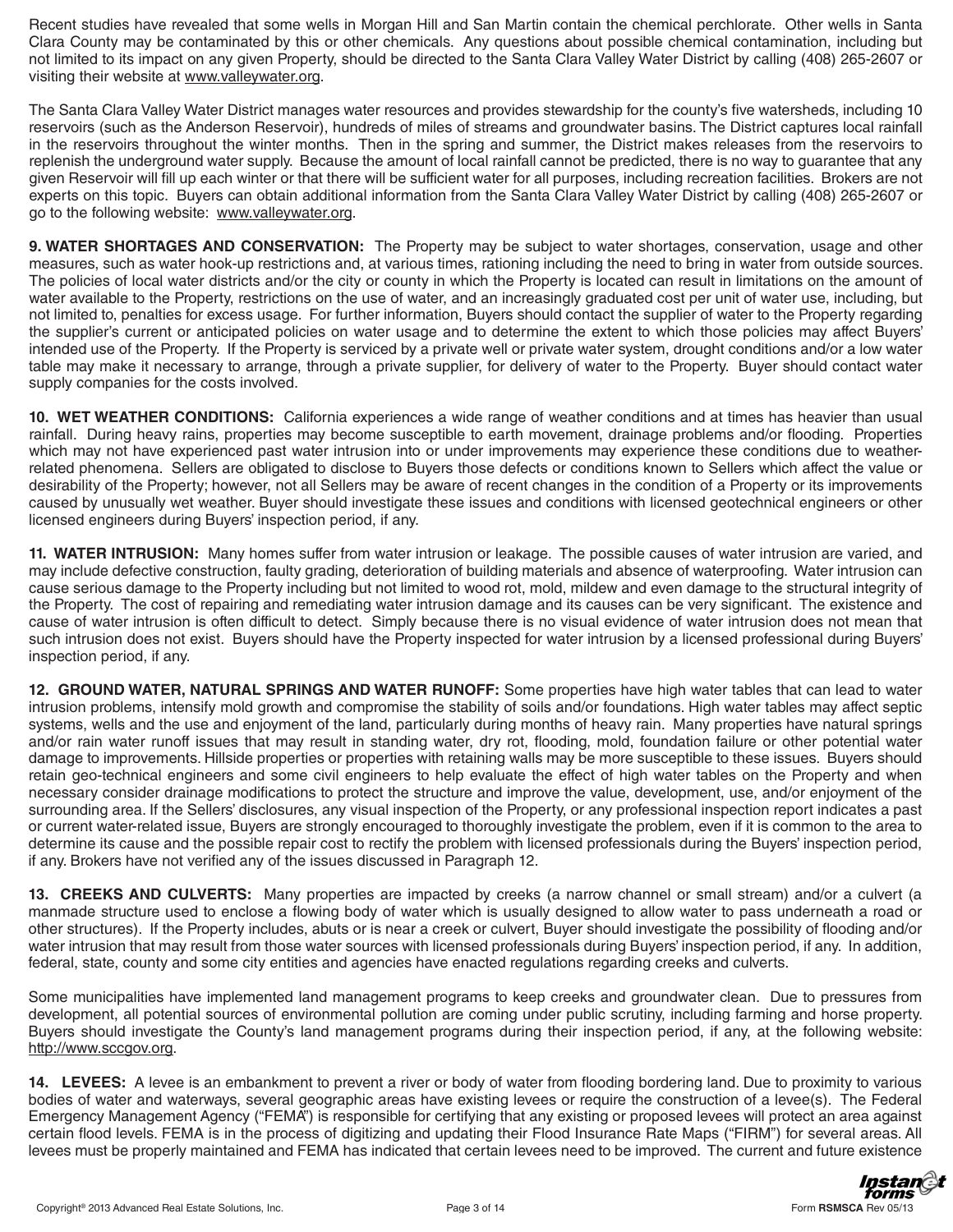or condition of a levee may impact the need for flood insurance. Brokers are not qualified to determine whether or not the Property is or will be impacted by the existence, maintenance, improvement or construction of any levee. For more information contact the relevant County government or FEMA at http://www.fema.gov.

**15. WOOD DESTROYING PESTS AND ORGANISMS:** The presence of wood destroying pests or organisms can cause damage to the structures on the Property. To determine whether such pests or organisms are present, Buyer should have the Property inspected during Buyers' inspection period, if any, by a licensed structural pest control company which will issue a written report separated into two sections: Section 1 will identify areas where current infestation or infection is evident. Section 2 will identify conditions which will likely lead to infestation or infection. The costs for such inspection, and for any repairs, should be agreed upon as part of the Purchase Contract.

**16. PETS, ANIMALS AND PESTS:** Current or previous owner(s) may have had domestic and/or other indoor or outdoor animals on the Property; animals can cause various types of damage to Property. Odors from animal urine or waste may be dormant for long periods and then become active because of heat, humidity or other factors such as some cleaning techniques, or be temporarily masked by other odors such as fresh paint or new carpet. Animal urine and feces can also damage floors, floor coverings, walls, baseboards, or other components. Additionally, animals can attract fleas, ticks and other pests that can remain on the Property after the animal has been removed. Complete elimination of odors and other problems created by animals may not be possible even by professional cleaning efforts or replacing carpets, pads and other affected components.

The Property may be subject to ordinances regulating the maintenance, breeding, number, or type of animals permitted, or other requirements such as spaying or neutering. Homeowner and Common Interest Associations often impose additional restrictions on animals. Buyers should investigate such restrictions during their inspection period, if any. Neighbors may have animals that can cause problems including but not limited to noise or odors. Common pets such as dogs can bark, cats are not easily contained, and in some cases more unusual animals (e.g. poultry, exotic birds, and reptiles) may create issues that impact the value, use and enjoyment of the Property.

California is home to a wide variety of animals, reptiles and insect life, including but not limited to ants, bedbugs, birds, bats, rodents, snakes and larger wild animals such as mountain lions and deer, some or all of which may enter or inhabit the Property and may be difficult to eliminate. These animals can damage landscaping, might be a hazard to people, pets or other animals and may cause issues that impact the Buyers' use and enjoyment of the property. Proximity to rural or open space areas increases this likelihood. If these are issues of concern, Buyers should discuss and/or investigate these issues with licensed professionals, including local animal/pest control companies, and/or other qualified agencies or organizations during Buyers' inspection period, if any.

**17. POWER LINES AND POWER PLANTS:** Cities and counties receive electrical service through power lines from power plants that may be located in proximity to the Property. The Property may be impacted by an easement for the benefit or use of utilities and/ or impacted by the existence of high voltage lines, transformers, other types of power equipment and/or electro-magnetic fields. All areas have experienced power outages caused by various factors at various times. Buyers should investigate the impact that any of these issues may have on the value, development, use, and/or enjoyment of the Property with the local utility, the State Public Utilities Commission and appropriate professionals.

**18. UNDERGROUND UTILITIES AND PIPES:** Some communities have begun the process of relocating utility lines underground in order to remove the utility poles in the neighborhood. These projects can result in special tax assessments, increased costs for homeowners and temporary disruptions of the neighborhood. Water, natural gas and other types of fuels are delivered to communities through a network of underground pipes that are connected to residential and commercial properties. Some areas have been adversely impacted by disruptions in service or damage to these underground pipes including, but not limited to, the destruction of homes. The general location of gas and hazardous liquid transmission pipelines is available to the public via the National Pipeline Mapping System (NPMS) Internet Web site maintained by the United States Department of Transportation at http://www.npms.phmsa.dot.gov/. Buyers should investigate these issues with the appropriate municipality and/or Pacific Gas and Electric Company ("PG&E") to determine if the Property is or will be impacted by underground utilities and/or pipes.

**19. RE-KEYING:** Buyers are advised to re-key all locks upon possession. Alarms, if any, may be leased and should be serviced by professionals and codes should be changed. Garage door openers and remotes should be re-coded

20. LOT SIZE AND BOUNDARIES: Only a land surveyor can reliably confirm square footage, lot size, property corners and exact boundaries. Representations regarding these items in the Multiple Listing Service, advertisements, computer generated property profiles and data in property tax assessor records are often approximations, or based upon inaccurate or incomplete records. Fences, hedges, walls or other barriers may not represent actual boundary lines. Brokers have not verified any representations regarding lot size and boundaries. If these issues are material to Buyers, they should not rely on any representations without independently verifying the size and boundary locations by hiring a licensed surveyor to investigate these issues during Buyers' inspection period, if any.

21. SOILS AND GEOLOGIC CONDITIONS: All land in California is subject to settling, slippage, subsidence, earthquakes and other forms of movement. The geologic forces that have shaped California over the eons are still active today. Much of California has expansive or adobe soil which can expand and contract depending upon the amount of water in the soil. Soil expansion and contraction can cause movement or shifting of structures, foundations and the land. Hillside properties are frequently active or potentially active landslide areas which can negatively impact the Property itself and surrounding properties. The Property may be constructed on fill or improperly compacted soil and/or have inadequate drainage capability. Buyers should confirm the legality, enforceability and/or scope of any easements (whether recorded or not) to deal with all surface and ground water with an attorney. Additionally, the Property may

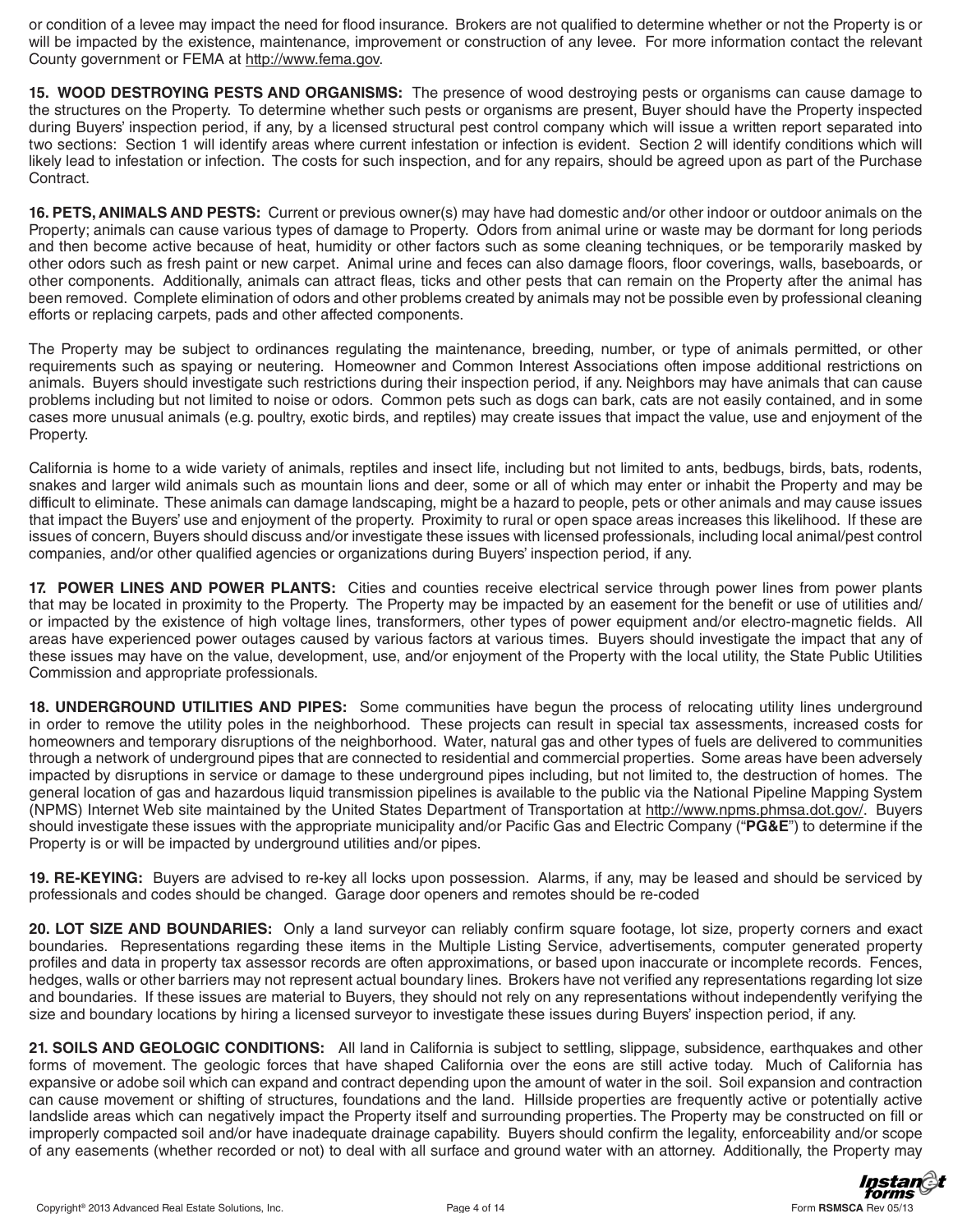have known or unknown mines, mills, caves or wells. Any of these issues can cause structural problems or destruction of improvements on the Property and/or impact the ability to develop the Property. Buyers should retain geo-technical engineers and/or some civil engineers to evaluate soil stability, grading, drainage and other soil conditions of the Property to determine how these forces may affect improvements to the Property, and when necessary consider drainage modifications to protect the structure and improve the use and enjoyment of the surrounding area. Buyers should not simply rely on geologists or companies that review governmental maps (see Paragraph 37) For further information, Buyers should contact licensed geo-technical professionals during Buyers' inspection period, if any.

**22. EASEMENTS, ENCROACHMENTS, PUBLIC TRAILS, ACCESS RIGHTS, PRIVATE ROADS & MAINTENANCE AGREEMENTS:**  Sellers need to disclose all known facts relating to the location, existence, maintenance and/or other obligations of any easement, access right, shared or private road/driveway, shared or private well systems and components, public trails and/or any possible encroachments affecting the Property. Buyers should investigate these issues by having a real estate attorney evaluate all relevant documents, whether recorded or not.

Some communities have created and maintain public trail systems which abut private residences. Trails may be used by pedestrians, bicyclists, horseback riders and other animals; as such, the proximity of public trails may impact the value, development, use and/or enjoyment of the Property.

Only a surveyor can confirm the exact location of easements, trails, shared or private roads/driveways and/or encroachments. There may be unrecorded easements, access rights, encroachments and other agreements affecting the Property that may not be known by the Sellers or cannot be determined by a survey and/or a title search. Representations regarding these issues in the Multiple Listing Service, advertisements, or plotted by a title company are often approximations, or based upon inaccurate or incomplete records.

The use or maintenance of the Property or other property(s) by Sellers or others may or may not establish an actual easement, access right, shared or private road, driveway, maintenance obligation or encroachment. Where no written agreement exists to establish a perceived use or obligation, Buyers should have these issues evaluated by a real estate attorney. Brokers have not verified any representations made by third parties regarding any matters identified in Paragraph 22.

**23. VIEWS AND VIEW ORDINANCES:** Views from the Property may be affected by weather conditions, future development, growth of trees and vegetation on other properties, current location and/or future construction of cellular antennas and the use of any property within the line of sight of the Property. Buyers should review any Covenants, Conditions and Restrictions, government ordinances or regulations, or any other documentation which may impact views. Buyers should also contact neighboring property owners, government agencies, architects and homeowner associations, if any, during Buyers' inspection period, if any, to evaluate any issues that might impact the view. Brokers have not verified the ability to preserve existing views.

Some cities and counties have view ordinances to protect existing views which may limit the planting of new trees, restrict the height of tees and limit future construction. Properties that are subject to a view easement may be required to maintain their landscaping so as to prevent any unreasonable obstructions to the views of other property owners. Certain trees that are part of the natural habitat may be exempt from these local ordinances. Often a view property will have recently trimmed trees and shrubs revealing the view; maintaining that view could entail not only trimming foliage on the Property, but may also involve enlisting the cooperation of their neighbors to keep their foliage trimmed, possibly at Buyers' expense. Cities and counties do not often take an active role in these issues; rather they tend to encourage private resolution of such disputes. Each municipality has a slightly different mechanism for handling these situations, and Buyers should review the applicable Municipal or County Code/Ordinance during Buyers' inspection period, if any.

**24. TREE ORDINANCES:** Several municipalities have enacted ordinances to regulate and control the removal of trees in any given area. Some cities have identified Heritage or other significant trees that must be protected or preserved in certain areas. Permits may be required to cut down, destroy, remove or relocate designated trees. Buyers should read any applicable tree preservation ordinances, check with relevant governmental entities and consult with an arborist during their inspection period, if any, to determine the health of trees and whether or not any special action can or must be taken with respect to any trees on the Property. Brokers cannot determine the health of trees and/or whether or not any tree is subject to any particular tree preservation ordinance. The City of San Jose requires Sellers to make specific disclosures to Buyers regarding street trees on a separate form prior to the sale of residential property. If the Property is in the City of San Jose, Buyers should not close escrow without receiving the Sellers' Street Tree Disclosure form.

25. LAND LEASE: Some developments are built on leased land which means: (a) Buyers will not own the land; (b) the right to occupy the land will terminate at some future time; (c) the cost to lease the land may increase in the future; (d) Buyers may not be able to obtain insurance; (e) the ability to obtain or the cost of initial and future financing of the Property may be impacted; and (f) the value, development, use and enjoyment of the Property may be impacted. This list may not identify all issues. Buyers should obtain a copy of the Land Lease and discuss the practical and legal implications of owning a home on leased land with their own attorney or other appropriate professionals.

**26. BUILDING PERMITS, ZONING AND CODE COMPLIANCE:** Any structure, or portion thereof, on the Property, including the original building, any addition, modification, remodel, repair, improvement or second unit may have been built without permits, not according to building codes, and/or in violation of zoning laws and/or may not legally be used or occupied as contemplated by Buyers (collectively referred to as "nonconforming"). The existence of a nonconforming improvement may have a negative impact on appraised value, ability to obtain financing, require a retrofit, impact habitability, preclude insurance coverage and/or result in fees, penalties and government enforcement actions. In some cases, nonconforming improvements may be subject to removal by local governmental agencies including building, planning, zoning, environmental health, and code enforcement. Nonconforming or illegal rental units may

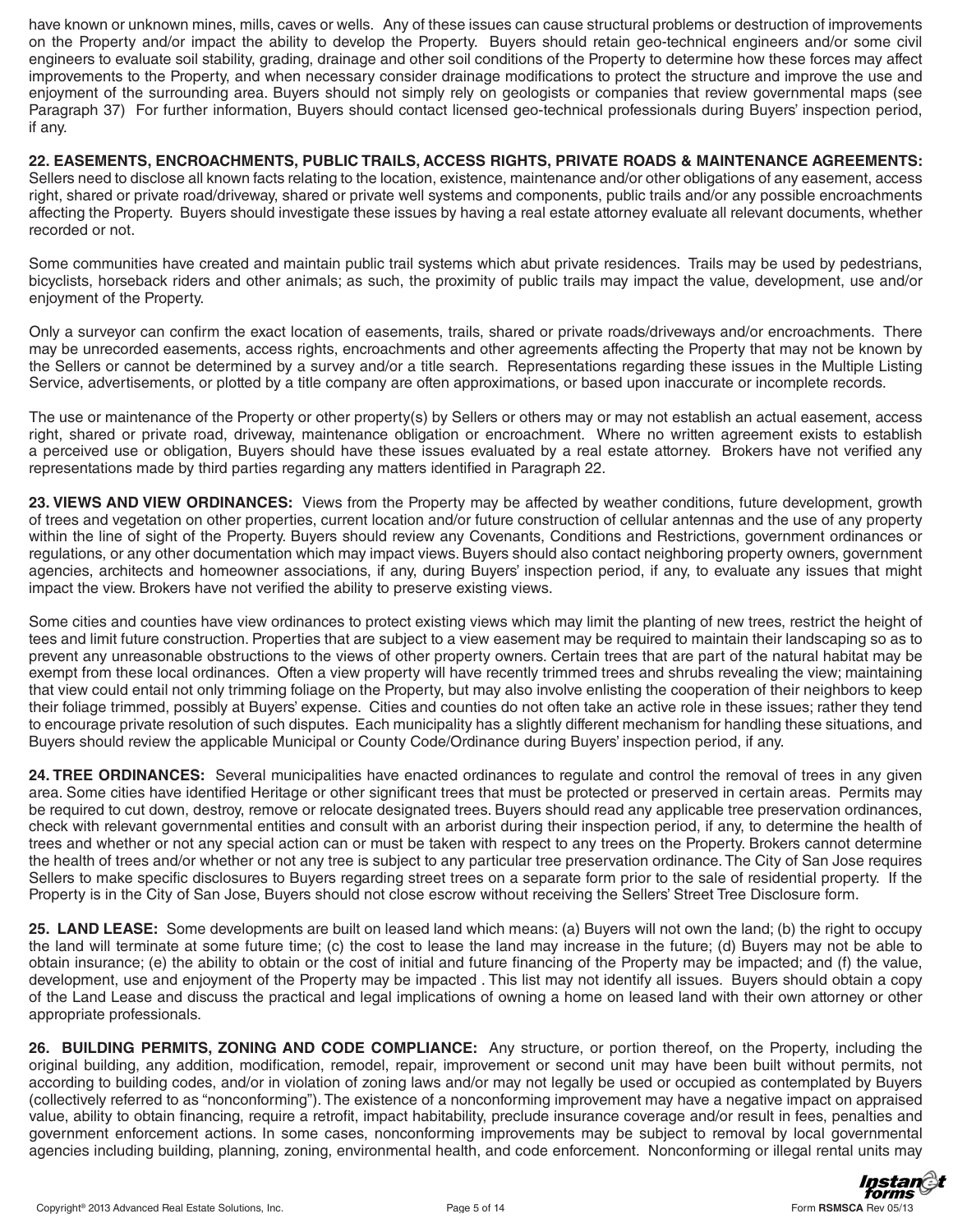be required to be vacated and possibly torn down. It might not be possible to legalize and/or bring such nonconforming improvements up to current code because of zoning or permit issues and/or other legal or regulatory limitations. Even if a nonconforming improvement was built according to the then-existing code or zoning requirements, it may not be in compliance with current building standards or local zoning. As such, commencing any new construction or remodeling projects may not be possible or may require bringing nonconforming improvements into compliance with current requirements. It is also possible that local law may not allow nonconforming improvements that now exist to be rebuilt in the event of damage or destruction. While Sellers are obligated to disclose any known nonconforming improvements, Sellers may not be aware of all noncompliant or illegal improvements or uses especially those that were made prior to the Sellers' ownership of the Property.

Buyers are strongly urged to investigate the status of all possible nonconforming improvements by reviewing all files maintained by any governmental agencies for the Property including those listed above as well as obtaining the advice of contractors, architects, engineers or other professionals to verify the actual status of all permits, legal requirements and the effect of such requirements on past, current and future use of the Property, its development and size limitations during the Buyers' inspection period, if any. Brokers are not required by law to inspect public records and cannot determine the legal status of improvements based solely on their required visual inspection of the Property. Brokers have not verified any of the issues detailed in Paragraph 26 and thus cannot determine the ability of Buyers to change or develop the Property.

**27. FUTURE REPAIRS, REPLACEMENTS AND REMODELS:** Various governmental agencies impose limitations and restrictions regarding house size, configuration, design, materials and/or development of the Property. Replacement or repairs of certain systems or remodels of portions of Property may trigger requirements that homeowners comply with laws and regulations that either come into effect after Close of Escrow or are not required to be complied with until the replacement, repair or remodel has occurred. Permit or code requirements or building standards may change after Close of Escrow, resulting in increased costs to repair existing features or the inability to make any future repair, replacement, remodel or addition to the property. Changes to state and federal energy efficiency regulations impact the installation, replacement and some repairs of heating and air conditioning units (HVAC). State regulations require that when installing or replacing HVAC units, duct work must be tested for leaks in some coastal areas. Home warranty policies may not cover such inspections or repairs. For further information on any of these issues, Buyers should obtain the advice of contractors, architects, engineers or other professionals and investigate with the appropriate governmental agency (e.g. building, planning, zoning, environmental health, code enforcement), and/or the California Energy Commission's website http://www.energy.ca.gov/title24/changeout during Buyer's inspection period, if any.

Many people use unlicensed repair people to save money. However, using unlicensed repair people may create problems because they may not be qualified to do the work, they may not know all of the legal requirements for performance of that work, they may not have insurance, performance bonds or other means to enable them to financially stand behind the work performed.

Brokers have not verified any of the issues detailed in Paragraph 27 and thus cannot determine the ability of Buyers to change or develop the Property or the quality of work that has or will be performed by any repair people.

**28. SMOKE DETECTORS:** Some cities or counties may require a smoke detector inspection by a qualified inspector prior to the transfer of title Fire departments vary from District to District. Sellers and Buyers should contact the appropriate governmental agency and all applicable regulators regarding the type, number and/or location of smoke detectors. Buyers need to determine if an inspection or additional documentation is needed to certify proper installation and operation of the smoke detectors as well as the impact that these issues may have on the value, use, enjoyment or development of the Property.

**29. RETROFIT, SAFETY & SECURITY REQUIREMENTS:** State and/or local laws may require installation of barriers, access alarms, self-latching mechanisms and/or other measures to decrease the risk to children and others of swimming pools and hot tubs. State and/or local laws may require the installation of certain locking mechanisms on doors and window bars, operable smoke and carbon monoxide detectors, bracing or strapping of water heaters, and completion of a corresponding written statement of compliance that is delivered to Buyers. Some local governments may impose additional retrofit standards, including, but not limited to, installing lowflow toilets and showerheads, gas shut-off valves, spark arresters and tempered glass. Unless specifically agreed in the Purchase Contract, the Property may not be in complete compliance with applicable requirements. To determine the retrofit requirements and any applicable penalties for non-compliance, and to determine the extent to which the Property complies with such standards, consult with the appropriate government agencies. To determine the costs, if any, consult licensed construction professionals.

30. EPA REQUIREMENTS FOR PRE-1978 HOUSING: Beginning October 1, 2010, U.S. Environmental Protection Agency (EPA) regulations require, among other things: (a) that contractors be certified before performing work in homes built before 1978, (b) the use of lead-safe practices and other actions aimed at preventing lead poisoning, and (c) that property owners who wish to renovate, repair, or prepare surfaces for painting in pre-1978 rental housing or space rented by child-care facilities must, before beginning work, also be certified and follow the lead-safe work practices required by EPA's Renovation, Repair and Remodeling rule. For further information, contact the U.S. EPA's Lead Information Center at 1-800-424-LEAD [5323], or go to: http://www.epa.gov. See also Paragraph 41 of this Advisory.

### **31. HISTORICAL DESIGNATION, COASTAL COMMISSION, AND OTHER RESTRICTIONS ON IMPROVEMENTS AND LAND USE:**  The Property may be designated as a historical landmark, protected by historical conservancy, subject to an architectural or landscaping

review process, within the jurisdiction of the California Coastal Commission or other government agency, or subject to a contract preserving use of all or part of the Property for agriculture or open space. Specific structures, sites, trails, roads and natural features may be identified in a General Plan or local Specific Plan as requiring special treatment. If the Property is so designated then there may be restrictions on Buyers' ability to retain existing features of the Property, develop, remodel, improve, build or rebuild any of the structures

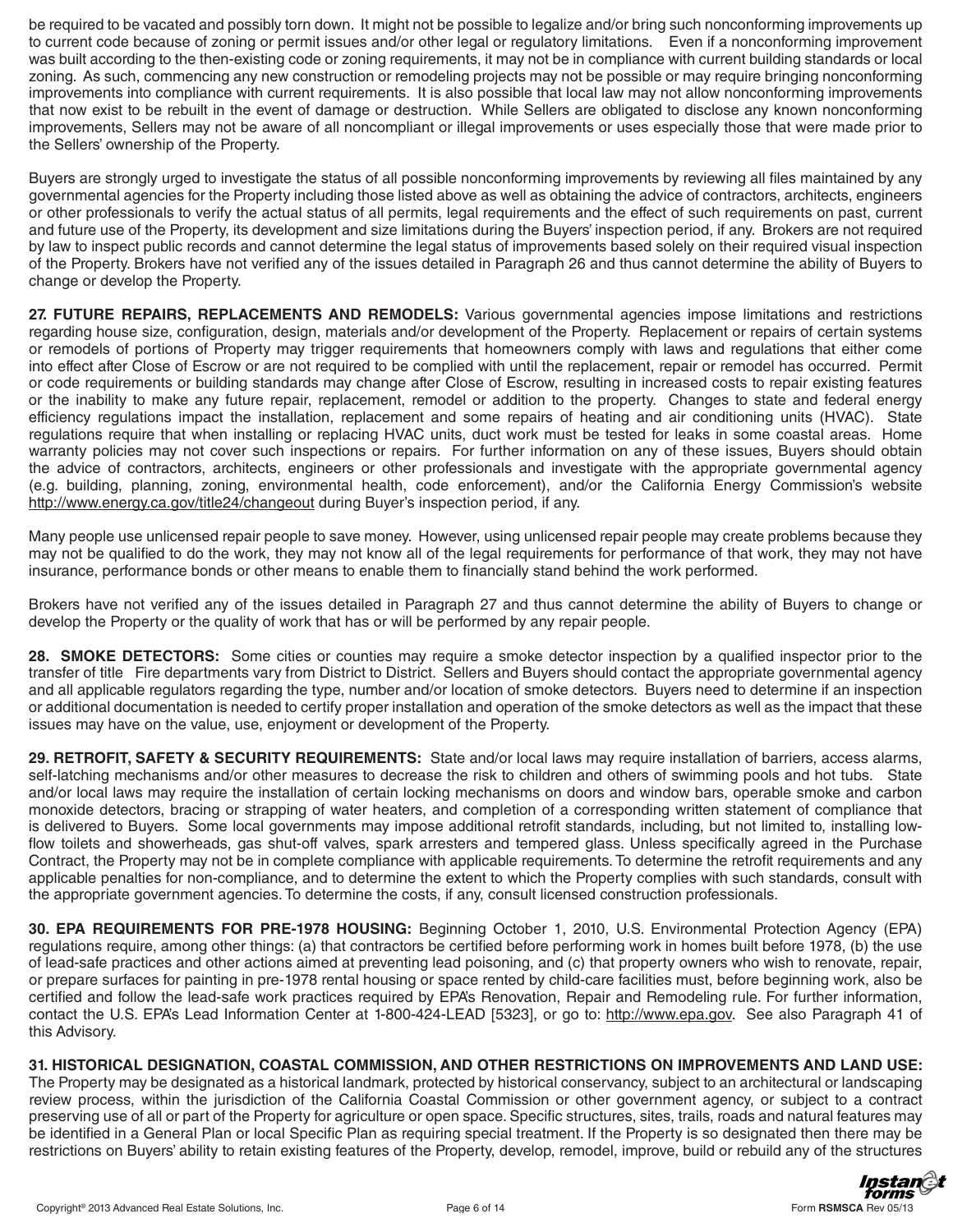and/or remove or trim trees or other landscaping. Buyers should investigate these issues during Buyer's inspection period, if any, by contacting the applicable governmental entities.

32. RENTAL PROPERTY: Some cities and counties impose restrictions that limit the rent that can be charged to a tenant, the maximum number of tenants who can occupy the property and the right of the landlord to terminate a tenancy and the costs to do so. Buyers should investigate the issue with the appropriate governmental authority and/or an attorney during Buyers' inspection period, if any. If rental property is offered to the public, the owner and real estate agent must comply with all state and federal fair housing laws, including but not limited to making reasonable accommodations for individuals with service or companion animals.

**33. 1915 BOND AND MELLO-ROOS COMMUNITY AND OTHER FACILITIES DISTRICTS:** The Property may be subject to an improvement bond assessment under the Improvement Bond Act of 1915 and/or a levy of a special tax pursuant to a Mello-Roos community facilities or other district. The existence of Mello-Roos and 1915 Bond districts will be reported in a report by a Natural Hazard Disclosure (NHD) company. Most other assessment districts will be reported in the Preliminary Report from the title company. Still others may be disclosed by Sellers or local disclosure. Sellers are generally required to make a good faith effort to obtain a disclosure notice from any local agency collecting such taxes and deliver such notice to Buyers. The responsibility for prorating or paying taxes and assessments should be determined as part of the negotiations for the Purchase Agreement.

## **34. NOTICE OF YOUR "SUPPLEMENTAL" PROPERTY TAX BILL: Pursuant to Civil Code § 1102.6(c), Seller or Seller's agent is required to provide the following "Notice of our "Supplemental" Tax Bill" to the Buyer.**

"California property tax law requires the Assessor to revalue real property at the time the ownership of property changes. Because of this law, you may receive one or two supplemental tax bills, depending on when your loan closes.

"The supplemental tax bills are not mailed to your lender. If you have arranged for your property tax payments to be paid through an impound account, the supplemental tax bill will not be paid by your lender. It is your responsibility to pay these supplemental bills directly to the Tax Collector.

"If you have any questions regarding this matter, please call your Tax Collector's Office."

Although this statutory Supplemental Tax Bill Notice refers to a loan closing as a trigger, it is actually the change of ownership which triggers this reassessment. Therefore, the Property can be reassessed even if there is no loan involved in the purchase of the Property. The Purchase Agreement may allocate supplemental tax bills received after the Close of Escrow to the Buyer. For further information concerning these matters, Buyer should contact the County Assessor or Tax Collector. Parcel and other types of taxes may be added and/or increase over time.

35. FIRPTA/CALIFORNIA WITHHOLDING: Federal law requires Buyers to withhold and remit to the Internal Revenue Service 10% of the purchase price if a Seller is a non-resident alien, unless an exemption applies. Sellers may avoid withholding by providing Buyers with a statement of non-foreign status. The statement must be signed by each Seller under penalty of perjury and include each Seller's taxpayer identification number or by having a Qualified Substitute such as the escrow holder, state under penalty of perjury that the Substitute has the required taxpayer identification information. Buyers can also avoid the federal withholding requirement if the Property price is \$300,000 or less and the Buyers sign an affidavit stating that the Buyers intend to occupy the Property as a principal residence.

California law requires that Buyers withhold and remit to the California Franchise Tax Board 3 1/3% of the purchase price unless the Sellers sign an affidavit that the Property was the Seller's (or the decedent's if a trust or probate sale) principal residence or that the sales price is \$100,000 or less or another exemption applies. Exemptions from withholding also apply to legal entities such as corporations, LLCs, and partnerships. Brokers cannot give tax or legal advice. Buyers and Sellers should seek advice from a CPA, attorney or taxing authority.

**36. DEATH:** California law requires that all Sellers, whether or not they are exempt from completing any specific disclosure forms, must disclose any death on the Property that occurred within three (3) years of the date of transfer.

37. NATURAL HAZARDS DISCLOSURE: Unless exempt, Sellers must disclose known natural hazards on the Natural Hazards Disclosure Statement ("NHDS") form. Sellers generally retain the services of a third party Natural Hazards Disclosure ("NHD") company to review public records and maps to provide that information to Buyers. Even if a Seller is exempt or is otherwise not required to provide the NHDS, Buyers should still obtain a report from an NHD company regarding the natural hazards which could affect the use and development of the Property. Some NHD companies provide information based upon federal, state, county and local sources, but these sources are not always consistent with each other, the maps relied upon may change over time, and the thoroughness of the report may vary depending upon the company chosen and/or the cost of the report. Buyers should carefully review all of the sources relied upon in the NHD report. Not all NHD companies use the same sources and/or some do not include all of the local information. Buyers should not rely exclusively on the NHDS or the accompanying NHD reports for all information regarding natural hazards which may affect the Property. Buyers who have questions about any NHD reports should contact the NHD Company that issued that NHD report. Although some NHD providers are licensed geologists, they are not conducting a geological examination of the Property. Buyers should have the actual Property inspected by a licensed geologist, geotechnical engineer, or other licensed professionals to evaluate the past and current condition of the Property, so as to assess its value, future use and development. Brokers are not qualified to determine the location or extent of natural hazards and/or to explain the contents of NHD reports.

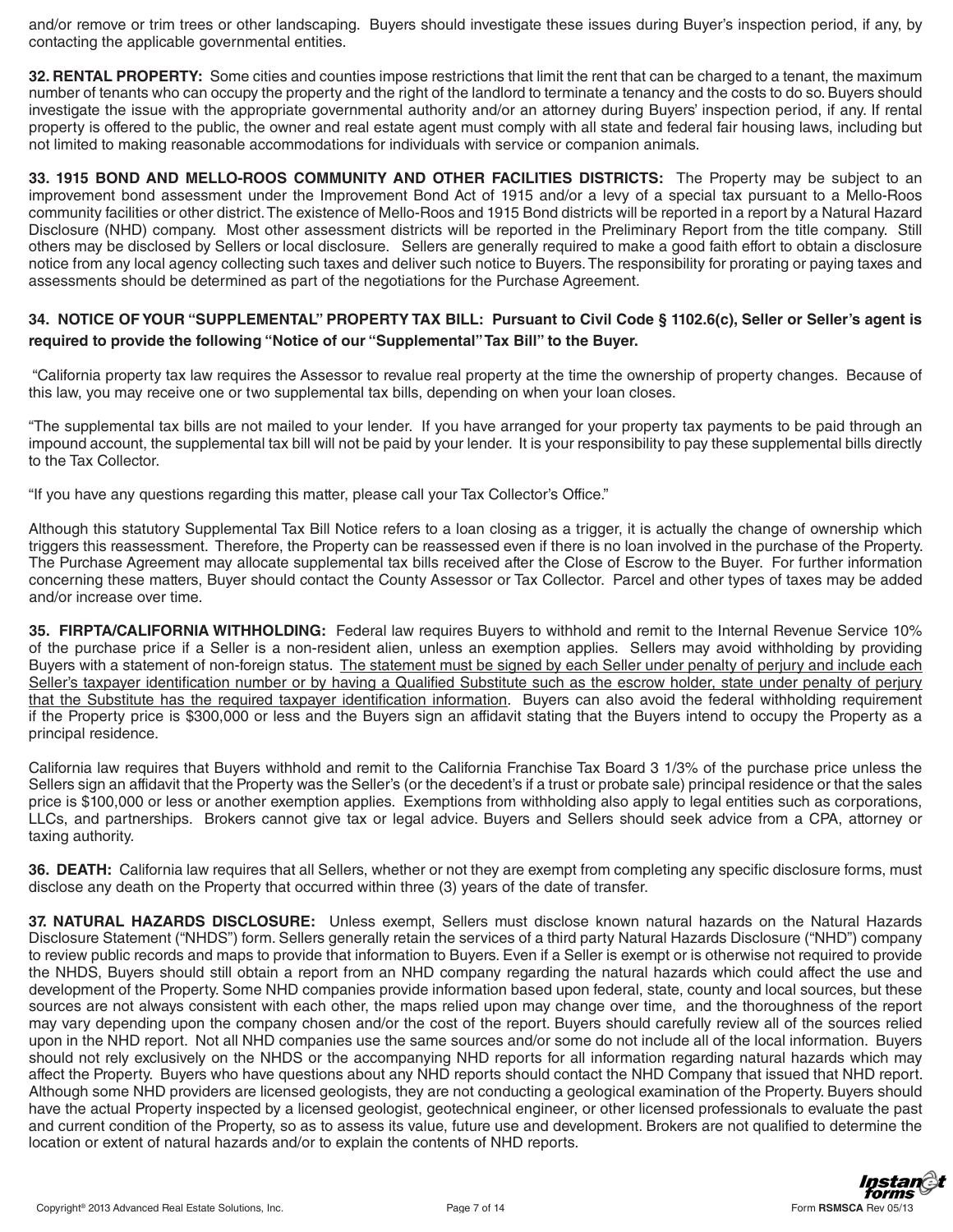**38. GEOLOGIC HAZARDS:** California has experienced earthquakes of varying sizes and frequency. There is always a potential for future earthquakes. Earthquake damage may not be discoverable by Buyer's or Broker's visual inspection. Inspection by a licensed structural engineer is strongly recommended to determine the structural integrity and safety of all improvements on the Property. If the Property is a condominium, or located in a planned unit or common interest development, Buyers should contact the Homeowners' Association regarding earthquake repairs and retrofit work. Buyers are encouraged to obtain and read the pamphlet entitled "The Homeowners Guide to Earthquake Safety". If the home was built prior to 1960, Sellers may be required to complete a questionnaire within that state pamphlet. If the Property was built before 1975 and contains structures built with masonry or precast (tilt up) concrete walls, then Sellers must provide Buyers with a pamphlet entitled "The Commercial Property Owner's Guide to Earthquake Safety". Many areas have a wide range of geologic problems and numerous studies have been made of these conditions. Some of this information is available for review at city and county planning departments. Buyers should review public maps and reports and/or obtain a geologist's inspection report rather than relying solely on the NHDS (see Paragraph 36). Buyers may be able to obtain earthquake insurance; Sellers who agree to provide financing should also consider requiring Buyers to obtain such insurance.

**39. EARTHQUAKE FAULT ZONES AND SEISMIC HAZARD ZONES:** California law requires the delineation and mapping of "Earthquake Fault Zones" along known active faults and "Seismic Hazard Zones". Affected cities and counties must regulate construction projects within these zones. Improvement of affected properties may be subject to the findings of a geological report prepared by a registered California geologist. However, earthquakes and seismic hazards may occur outside designated zones. For further information, Buyers should make independent inquiries of any research company retained by Sellers (see Paragraph 37) or with appropriate government agencies concerning the use and improvement of the Property during the Buyers' inspection period, if any.

**40. FIRE HAZARDS/ZONES:** Fires annually cause the destruction of many properties in California. Due to climate and topography, certain areas have higher risks of fires than others and certain fire hazard zones are reported in the NHDS (see Paragraph 37). Certain types of materials used in home construction create a greater risk of fire than others. However, there is a potential for fires even outside designated zones. For further information, Buyers should contact the local fire department as well as Buyers' insurance agent regarding the risk of fires during Buyers' inspection period, if any.

State and/or local jurisdictions may require that homeowners maintain their property by means of weed/brush abatement, tree trimming and other measures to create "defensible space" in a fire hazard area. Buyers should consult with all applicable governmental agencies regarding any questions about fire safety zones and applicable regulations.

41. FLOOD HAZARDS/ZONES: The National Flood Insurance Program identifies flood plain areas and establishes flood-risk zones within those areas which are shown on the NHDS (see Paragraph 37). That Program mandates flood insurance for properties within high-risk zones if loans are obtained from a federally-regulated financial institution or are insured by any agency of the United States Government. The extent of coverage and costs may vary. However, there is potential for flooding even outside designated zones. For further information, Buyers should consult their lender, insurance agent and/or the Federal Emergency Management Agency (FEMA) during Buyers' inspection period, if any.

**42. ENVIRONMENTAL HAZARDS:** The presence of certain environmental hazards such as lead-based paint and other lead contamination, asbestos, formaldehyde, radon, methane, other gases, fuel oil or chemical storage tanks, contaminated soil or water, hazardous waste, waste disposal sites, electromagnetic fields, nuclear sources, urea formaldehyde, tri-chloro-ethane or tri-chloroethylene (a.k.a. "TCE"), and/or other conditions and materials may adversely affect the Property and may cause health problems to people and animals. Buyers should have qualified experts inspect the Property for existing and potential hazards during Buyer's inspection contingency period. Not all inspectors are licensed and licenses are not available for all types of inspection activities. Buyers and Sellers should also read the pamphlets entitled, "Residential Environmental Hazards; A Guide for Homeowners, Homebuyers, Landlords and Tenants", and "Protect Your Family from Lead in Your Home."

43. MOLD: Mold is one type of environmental hazard. The presence of toxic and/or non-toxic mold, fungi, mildew and other organisms (collectively referred to as "Mold") may adversely affect the Property. Current information indicates that some types of Mold may cause severe health problems for certain individuals, but not everyone. Not all Molds are detectable as part of a visual inspection by a Broker or even a professional whole house inspector. It is also possible that the Property could have a hidden Mold problem that is unknown to the Sellers. The only way to provide any reasonable assurance that the Property does not have a Mold or other health hazard problem is to retain the services of an environmental expert to conduct specific tests at the Property. These tests customarily consist of an interior and exterior examination for airborne spores and a carpet test but other procedures may be necessary. Any visible Mold should be professionally evaluated. Brokers have not and cannot verify whether there is or is not any type of health hazard.

All Buyers should consider having a specific Mold test performed by an environmental professional as either a separate investigation or an add-on to their whole house inspection. This is especially necessary if a Buyer has a known problem with Mold and/or if any, of the inspection reports or disclosure documents indicates that there is evidence of past or present moisture, standing water or water intrusion at the property since most Mold thrives on moisture. All inspections, including those to detect Mold, should be completed during Buyers' inspection period. Any waiver or failure on the part of Buyers to complete and obtain all appropriate tests, including those for Mold, is against the Brokers' advice.

44. UNDERGROUND STORAGE TANKS (UST): Many homes may have or have had an Underground Storage Tank ("UST") for the fuel oil that fired the Property's furnace or for storage of gasoline or oil. As natural gas became the standard fuel for home furnaces, virtually all of the old furnaces were replaced. However, many UST remain buried on some properties and cannot be detected as part of a visual inspection. The California State Water Resources Control Board regulates all residential USTs in California. The licensing, inspection and regulation of residential USTs is currently not required if the tank is less than 750 gallons and was used for fuel oil only. However,

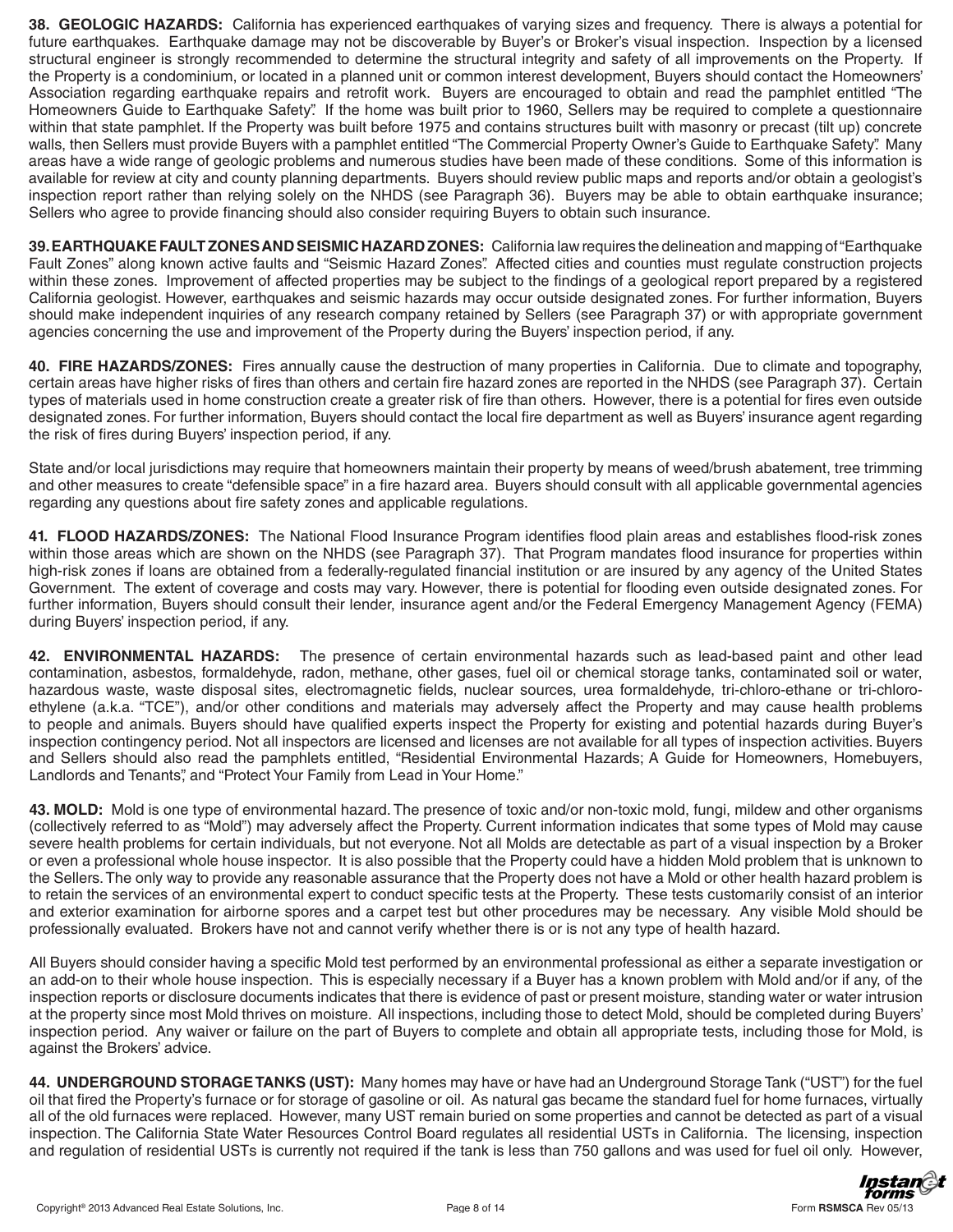this does not guarantee that any given Property would be exempt from abatement if a UST is discovered. Each municipality has different regulations concerning USTs that may include tank removal and soil cleanup of any toxic material that may have leaked from the UST. For further information contact the Public Work Department, Building Department and/or Fire Department for the Property.

45. GOVERNMENTAL SERVICES: Economic and other political factors may impact the cost, nature and extent of available governmental services including but not limited to law enforcement, fire protection, postal service and/or public works. Buyers should investigate the impact that these issues may have on the value, development, use and enjoyment of the Property during their inspection period, if any. Brokers have not verified the issues in Paragraph 45.

46. SCHOOLS: Neighborhood schools normally serving the Property may not have space available in the current or upcoming school years and some schools may be impacted by busing, overcrowding, financial cutbacks, academic achievement difficulties, possible closings and/or other issues. Each school district has its own rules regarding school assignments and these rules may change at any time with little notice. The ability to provide schooling for children with special needs varies greatly in different communities. Buyers should thoroughly investigate these and other issues with local school districts during Buyers' inspection period, if any. Brokers have not verified the issues in Paragraph 46.

47. NOISE/ODORS: Noise/odors levels and types of noise/odors that bother one person may be acceptable to others. Factors which can impact these subjective issues include, but are not limited to, various types of trains, buses, light rail, BART, freeways, nearby farming industry, construction, neighbors, animals and other causes. The Bay Area is also served by three international airports, several municipal and private airports and Moffett Field. Aircraft fly over virtually all residential areas creating noise levels that vary depending upon the aircraft type, size, altitude, time of flight, weather conditions and on the Property's proximity to flight paths and airports. Local amenities, facilities and services which add to the richness of the community may also produce noise at various times including but not limited to the Shoreline Amphitheater, Paul Masson Winery, Montalvo Center for the Arts, Great America, schools, parks and ball fields. Some coastal properties may be impacted by tsunami warning systems. Buyers should visit the Property at various days and times to personally determine noise levels; Buyers should also contact the respective transportation agencies to determine whether potential noise/odors levels are acceptable to Buyers and/or will impact the value, development, use and enjoyment of the Property.

**48. SMOKING ORDINANCES:** Santa Clara County and some cities in both San Mateo and Santa Clara Counties have or are in the process of enacting smoking ordinances regulating smoking pollution within certain types of residential property. These regulations may limit or affect where smoking is permitted, the terms of any applicable lease agreements, the smoker's responsibilities to others for the effects of second-hand smoke and other issues. Different rules may apply to multi-unit residences. CC& R's and homeowners' association rules and regulations may also address these issues. For more information, Buyer should go to the applicable governmental website and/or should contact the homeowners' association.

**49. FREEWAYS, HIGHWAYS AND STREETS:** The ability to travel on public roads varies greatly due to development, construction, weather, traffic congestion, and other factors such as peak travel times. There are a variety of public and private events and venues that can adversely impact travel during these activities and/or the value, development, use and enjoyment of the Property. Buyers should investigate their transportation needs during their inspection period, if any,

**50. TRAINS AND BART:** Cal-Train operates commuter trains from San Jose to San Francisco which run daily through and make various stops in Santa Clara and San Mateo Counties. A railroad train also runs between San Jose and Cupertino several times a week. There are also freight trains which operate at various times of day and night in both counties. The Bay Area Rapid Transit district operates trains. The presence of any type of train, their tracks and train stations may create noise, impact local streets and may also impact the value and desirability of some property. Under regulations issued by the Federal Railroad Administration, these trains must produce a distinct, separate, sequential blast at various grade crossings (where a street crosses the tracks) and whenever a train engineer sees a trespasser near the tracks. To comply with those regulations, Cal-Train has temporarily relocated their horns onto the top of the locomotives which has increased the volume and range of the sound. Cal-Train is attempting to balance neighborhood noise concerns with the required safety regulations. The ultimate impact of any type of train on the Property or Buyers is subjective in nature. Buyers are advised to investigate this issue during their inspection period, if any, to determine the potential impact of any of these issues. For more information, go to http://www.caltrain.org; http://www.bart.gov.

**51. HIGH-SPEED RAIL:** On November 5, 2008, California voters approved Proposition 1A authorizing funding of a high-speed rail transportation system linking various cities in the State. Both the location of the proposed train system and the possible effect that the construction and operation of that system will have on residential areas has been the subject of concern and debate. Some news reports have indicated that, depending upon the location of the high-speed rail system, it may have a negative effect on some properties in the San Francisco Bay Area. It is anticipated that construction is likely to begin as early as 2011. Precisely what impact, if any, the proposed high-speed rail transportation system will have on the Property or Buyers is unknown either before, during or after construction and is subjective in nature. Brokers are not experts in this area and Buyers are advised to satisfy themselves with regard to this issue during their inspection contingency period. The California High-Speed Rail Authority ("Authority") is the entity that is responsible for planning, constructing and operating that high-speed rail system. Buyers can obtain more information about the proposed high-speed rail system by contacting the Authority or online at http://www.cahighspeedrail.ca.gov.

**52. INSURANCE:** Buyers should consult an insurance broker during Buyers' inspection period, if any, to determine the cost of homeowners' insurance, the types of available coverage and any restrictions that the carrier may impose. Some insurance companies may impose conditions such as complying with retrofit requirements, such as installation of safety glass, fireplace spark arrestors and a gas shut-off valve. (The fact that an insurance company may require these repairs does not necessarily mean that a Seller is obligated to make the repairs required by the insurer.) Insurance coverage for certain high fire risk, hillside, oceanfront and brush properties

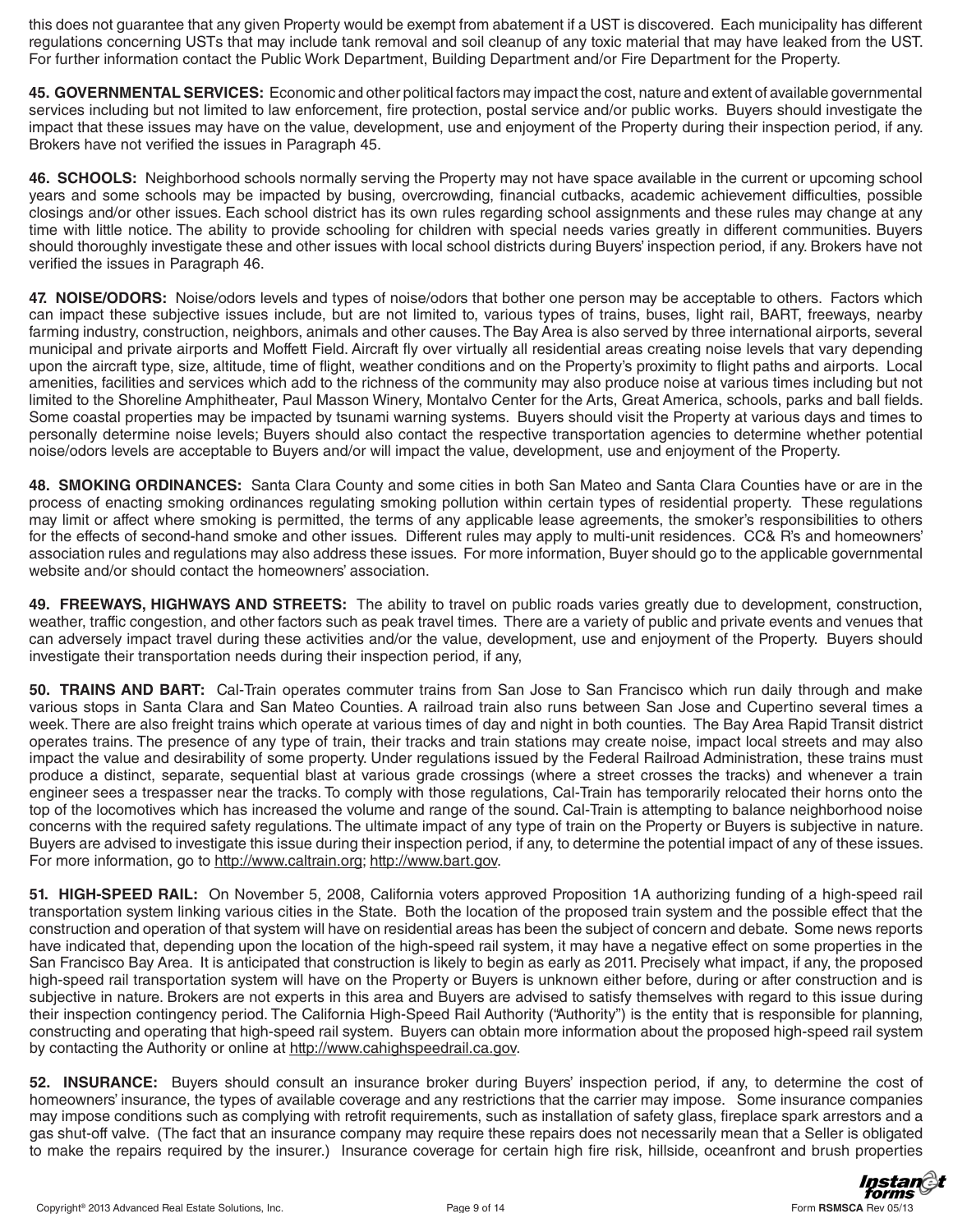may only be available from the California Fair Plan; coverage may be limited but the cost of this insurance may be increased. Buyer's own insurance agent should be consulted during Buyer's inspection contingency period regarding the availability of coverage under the California Fair Plan and the length of time it may take for processing a California Fair Plan application. Flood insurance may also be required from the National Flood Insurance Program (see Paragraph 41). If the Property is a condominium or part of a common interest development, the Homeowners' Association may provide some insurance coverage for the common area and/or units, but the Homeowners' Association may not provide coverage for the individual units or the homeowners' personal belongings. Buyers should ask for a copy of the Homeowners' Association Insurance Certificate and provide that to their own insurance broker to insure that adequate coverage is provided. Buyers should also consider asking that Sellers order a C.L.U.E. report to provide a 5 year history of past insurance claims on the Property.

Some insurance companies have stopped writing homeowner's insurance policies in California as well as in other states as a result of the increase in Mold claims. Many insurance companies will not write a homeowner's policy on a home that has had any Mold or water intrusion claims within the last five years. Obtaining homeowner's insurance may be difficult, if not more expensive, where either the seller or the buyer has made a mold and/or water intrusion claim within the last five years. Buyers should assure themselves that homeowner's insurance can be obtained on the property during their inspection and/or insurance investigation.

53. HOME WARRANTY: Buyers and Sellers can purchase home warranty plans covering various systems of the Property both before and after the Close of Escrow. Sellers can obtain coverage for the Property during the listing period. For an additional premium, an upgraded policy providing additional coverage for air conditioning, pool, spa, appliances, well and other features may be purchased. Home Warranties do not cover every aspect of the Property and may not cover pre-existing conditions, upgrades for repairs required by state or federal laws. Buyers should review the availability of various home warranty plans during Buyers' inspection period, if any.

54. COMMON INTEREST DEVELOPMENTS: Buyers are advised that if the Property is a condominium, or is located in either a planned unit development or common interest subdivision, there will probably be a Homeowners' Association ("HOA") as well as governing documents that may control the individual Properties and the common area. HOA rules and regulations may limit Buyers' use and enjoyment of the Property. Failure to follow HOA rules and regulations may cause the HOA to impose fines, liens and/or take other legal action against a homeowner. HOA rules may include limitations on interior and exterior unit modifications, including but not limited to design, landscaping, color choices, types of floor and/or wall materials, installation of TV antennae and/or satellite dishes and fencing. HOAs often impose limitations on the ability to rent the Property, use of guest, assigned or restricted parking, noise levels, use of pool, fitness equipment and other common area amenities. HOAs may also regulate having visitors, conducting home businesses, use of storage facilities, number and size of pets, storing RVs, trailers and/or inoperative vehicles, vehicle maintenance activities, use and location of basketball hoops and other sports equipment, placement, size and purpose of signs and other regulations.

Under California law, the Sellers must provide a list of specific documents regarding the operation and financial condition of the HOA to Buyers. Buyers should carefully examine all of these documents and compare the documents received with the list of required disclosures as detailed on the PRDS Request for Homeowner Documents or the California Association of REALTORS® Homeowner Association Information Request forms. Sellers should order the required documents directly from the HOA, using one of the request forms above rather than relying on documents previously obtained by Sellers from on-line services or outdated documents from an earlier transaction. Sellers need to be aware that standard real estate contract forms require the Seller to produce "current" documents as of the date of the contract, such as the last 12 months of minutes, any notices, and changes in fees/assessments. However, if Buyer determines any HOA documents are missing, out of date or incomplete, Buyers should send a written request to Sellers asking for the missing documents or a written explanation as to why the documents were not provided.

Buyers should carefully review the HOA's financial condition including current dues and assessments, as well as pending or contemplated increases. Buyers need to understand that upon becoming part of an HOA makes them financially liable for their proportional share of the HOA's Reserve Account (money set aside for the maintenance, repair, and replacement cost of all the physical components of the common area of the complex). Buyers should compare the amount of money actually set aside in reserve by the HOA verses the amount of money that should have been set aside in reserve. Buyers should retain the services of experts, such as attorneys, accountants or others who specialize in reviewing HOA documents, to determine the adequacy of the reserves and other financial issues relating to the association. Brokers have no expertise in this area.

Many Common Interest Developments have been involved in, are presently involved in or are contemplating litigation regarding the design, construction, maintenance and/or physical condition of all or a part of the Development. Whether or not these lawsuits are successful, litigation is expensive and the cost of such legal actions may seriously impact the adequacy of the HOA reserves as well as the amount of current or future HOA fees and/or special assessments. If the Property has had past, current or is considering litigation in the future, Buyers are advised to seek advice regarding these issues from a qualified real estate attorney during the Buyers' inspection period, if any.

If the HOA provides assigned or allocated parking spaces. Buyers should investigate for themselves whether or not the space is adequate to park the Buyers' vehicle(s) in the assigned space by actually parking in that space. Actual assigned or allocated parking and storage spaces may be in conflict with the spaces described in a Condominium Map or in the Preliminary Report issued by a Title Company. Buyers should confirm that the parking and storage spaces that are actually being transferred to the Buyers are the same ones that are designated in the recorded documents and that those space(s) are acceptable for the Buyers' intended needs and uses.

55. PRIVATE TRANSFER FEE: Sellers must disclose the existence of any Private Transfer Fee required in CC&Rs, deeds or other recorded documents. That disclosure must include the amount of the fee required, a description of how the fee is calculated, the entity that is to be paid the fee, the purposes for which the fee will be used, and the date or circumstances under which the obligation to pay the transfer fee expires, if any. Since a Seller may or may not have actual awareness of the existence of a Private Transfer Fee, Buyers *Instang* should carefully examine any and all title documents to determine this issue. forms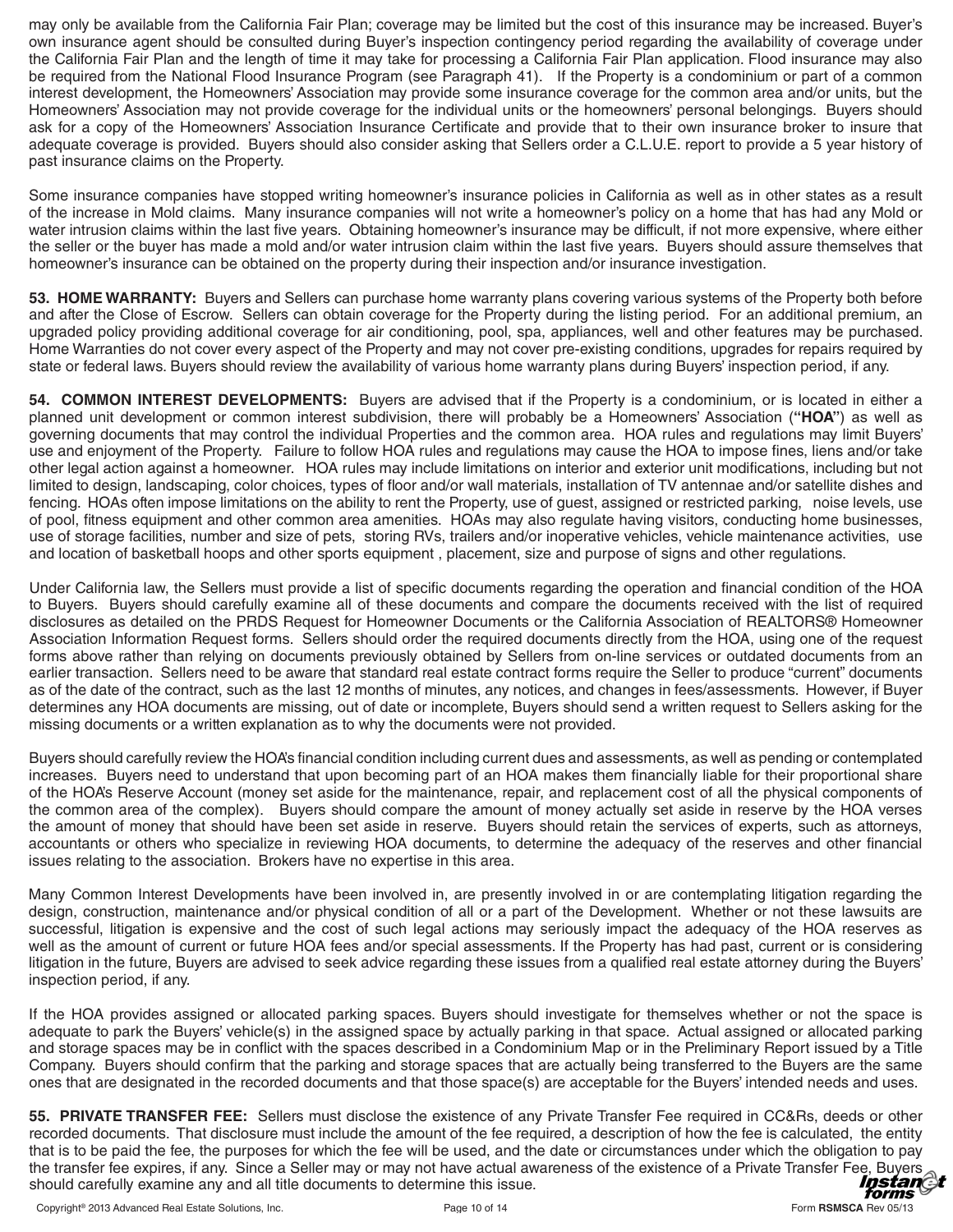56. NON-CONFIDENTIALITY OF OFFERS: Sellers or Sellers' representatives may not treat the existence, terms or conditions of any Buyers offer as confidential unless confidentiality is required by law, regulation, or a confidentiality agreement between the parties. Sellers and Buyers should carefully consider the relative need, value, advantage and disadvantage of requiring the execution of a confidentiality agreement as a precondition to submittal of an offer in consultation with a real estate attorney early enough in time for the attorney to prepare a satisfactory confidentiality agreement (if any) and for it to be delivered to Broker prior to presentation of Buyers' offer.

57. LIQUIDATED DAMAGES: A liquidated damages clause enables Buyers and Sellers to set a cap on the maximum amount of damages that Sellers may recover if Buyers breach the Purchase Contract. The liquidated damages clause in a real property Purchase Contract needs to be separately initialed by both parties to be enforceable. For any deposit(s) put into escrow after the initial deposit to be subject to the liquidated damages clause, there must be a separately signed or initialed agreement made at the time of the subsequent deposit(s). If the Property contains 1 to 4 residential units, one of which the Buyers intend to occupy, California Civil Code §1675 limits the amount of deposit that is subject to the liquidated damages clause to a maximum of 3% of the purchase price. Even if Buyers and Sellers agree to include liquidated damages in the Purchase Contract and there is a breach of contract by the Buyers, the deposit will generally not be released by the escrow holder without mutually consistent written instructions from the Buyers and Sellers or a decision by a judge or arbitrator. Buyers and Sellers must decide on their own, or with the advice of legal counsel, whether to agree to a liquidated damages clause. Brokers cannot give legal advice regarding these matters.

58. MEDIATION: Mediation is a form of dispute resolution which involves hiring a neutral third party (the "Mediator") to facilitate informal discussions and negotiations with the goal of reaching a settlement of the dispute; the Mediator does not determine who is right or who is wrong. The Parties involved in the Mediation generally share in the cost of this confidential, non-binding process. If no settlement agreement is reached, either Party may pursue further legal action as provided in the Purchase Contract. A Party's failure or refusal to mediate before resorting to arbitration or judicial action may result in that Party losing the right to recover their attorney's fees even if he or she prevails. Which Parties should be involved in Mediation and/or who should serve as the Mediator are issues that need to be determined by an attorney. Brokers are not qualified to represent Buyers or Sellers in resolving disputes through mediation since Brokers cannot give legal advice to Buyers and/or Sellers.

59. ARBITRATION: Arbitration is a form of dispute resolution which involves hiring a neutral third party (the "Arbitrator") to render a formal decision as to who is right and/or what damages, if any, should be paid. Arbitration may be faster and less expensive than resolving disputes by litigation in court. The rules are usually less formal than in court; it is a private process that is not of public record however the arbitration process is best handled by attorneys who understand these issues. By agreeing to Arbitration the Parties give up their rights to a jury trial and appeal. Arbitrations decisions have been upheld even when Arbitrators have made a mistake as to the law or the facts of the case. If Parties agree to include an arbitration provision in their real property agreement(s), then any dispute arising out of those agreements (with some limited exceptions) must be submitted to binding arbitration. Buyers and Sellers must decide on their own, or with the advice of legal counsel, whether or not to agree to arbitration.

The Purchase Contract does not obligate the Brokers to participate in Arbitration even if Buyers and Sellers agree to use that forum; however, Broker may have the option to voluntarily agree to participate in Arbitration. Brokers cannot give legal advice regarding these matters to Buyers and/or Sellers.

60. LEGAL ACTION: Sellers should disclose to Buyers any known claim or legal action (litigation or arbitration) which affects the title or use of the Property, whether or not that claim or legal action is resolved. Buyers should consult with their attorney regarding the affect that any disclosed claim or legal action may have on the value, development, use and enjoyment of the Property.

## **REGIONAL ISSUES**

61. LITIGATION BY OR AGAINST A CITY, COUNTY OR GOVERNMENTAL AGENCY: Buyer should investigate whether there is any pending litigation or administrative claim that may affect the value, development, use and/or enjoyment of the property and/or impact the ability of the local community to provide necessary services. Check appropriate governmental websites.

62. COASTAL CONDITIONS: Property located near any coast lines may be subject to frequent strong winds, wind-driven rain, fog, salty sea air and mist, and direct sunlight, any of which, alone or in combination, can impact the condition of the land as well as prematurely age structures and personal property items exposed to the elements. Coastal properties may be impacted by ocean tides, currents and tsunamis. Erosion, warping and cracking of surfaces, failed seals on dual-paned windows, loss of roof shingles, and water intrusion, among other problems, are not uncommon, and thus coastal properties require regular, thorough maintenance. Development, current, and future use and remodeling of coastal properties may be regulated by the California Coastal Commission. Buyers should investigate these conditions as well as the cost of increased maintenance and repairs that may be needed for any Property located in coastal areas.

The foghorn located at the EI Granada breakwater is audible at times and at various sound levels in adjacent coastal communities, depending upon weather conditions and proximity.

California Emergency Management Agency (Cal EMA) and the California Geological Survey (CGS) have released California Tsunami Inundation Maps covering areas along about 50% of the state's coastline, and including 100% of the San Francisco Bay Area. Buyers should investigate local emergency preparedness and potential tsunami hazards by going to the following websites: www.myhazards.calema.ca.gov and www.consrv.ca.gov/cgs.

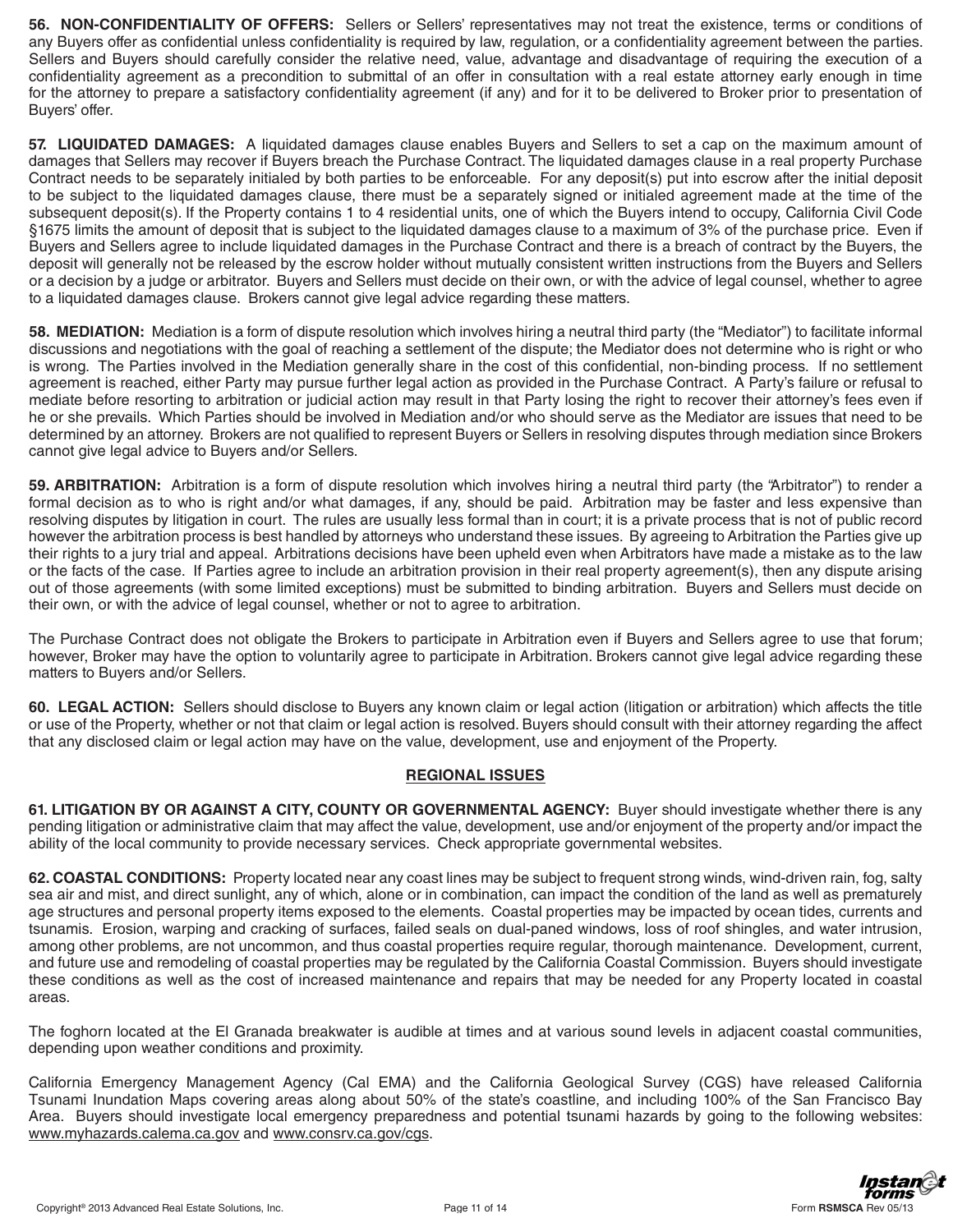63. SAN FRANCISCO BAY REGULATIONS: The San Francisco Bay Conservation and Development Commission ("BCDC") is charged with the responsibility of restoring Bay wetlands and marshes, preventing wetlands and mudflats from being filled, and supporting the continued and productive use of salt ponds. Properties abutting San Francisco Bay, its tidelands and marshes, may be subject to the jurisdiction of the BCDC which may limit building, and impose other requirements on property owners. Buyers of such property should contact BCDC at (415) 352-3600 for additional information.

64. BAY FILL: Some properties that are built on bay fill have experienced salt leaching from the soil, through the concrete and corroding the iron rebar in the foundations. Buyers of Property built on bay fill should investigate this issue with qualified professionals.

65. AGRICULTURAL AREAS: Agricultural enterprises occasionally produce dust, noise and odors and utilize airborne fertilizers and pest control products which, depending on weather and other conditions, proximity and manner of application, may affect the environment and/or surrounding residential areas.

66. GOLF COURSES: There are several golf courses in San Mateo and Santa Clara Counties. Property located near a golf course may be affected by errant golf balls, noise, lighting or other problems that Buyers should investigate.

67. LOCAL OPTION DISCLOSURES: Cities and counties can enact "Local Option" Disclosures which require Sellers to disclose issues of local concern on a specifically required Disclosure Form. The Cities of Pacifica, Millbrae, South San Francisco and San Bruno have enacted ordinances requiring separate disclosures about noise generated by airports and aircraft. Sellers in the unincorporated areas of Santa Clara County are required to disclose specific information about that County's "right-to-farm" ordinance, the private well inspection disclosure ordinance, whether or not the Property is subject to a contract pursuant to the California Land Conservation Act of 1965 ("Williamson Act"), and/or whether the Property is subject to an open space easement agreement. Although Brokers may provide the Local Option Disclosure form to Sellers and Buyers, only the Seller is to complete the questions contained in a Local Option Disclosure form.

68. MANDATED/AFFORDABLE HOUSING: Many cities are studying how to add units and/or "affordable housing" within their jurisdictions so as to comply with legal requirements, some are in litigation relating to affordable housing issues and others have already implemented affordable housing plans. For more information about what any particular city is doing in regard to this topic, go to that city's website (the sites for cities in San Mateo and Santa Clara County are listed on the last page of this Advisory).

## **LOCAL SAN MATEO COUNTY ISSUES**

69. DALY CITY 3R REPORT: Daly City requires Sellers of residential property of 1 to 3 units to obtain a report of the residential building record ("3-R Report") which must be provided to Buyers. The 3-R Report is prepared by the Daly City Building Division from its historical records only and is not based upon an actual inspection of the Property. The information in the 3-R Report may not be accurate or complete for various reasons. Although most of the City's records are computerized, many records were originally handwritten and incomplete. It is possible that errors could have occurred when the information was transferred from the original documents and these errors might be repeated in subsequent 3-R Reports. However, the 3-R Report does contain useful information.

Buyers of residential property of 1 to 3 units in Daly City should not rely solely on the permit information contained in 3-R Reports. Some properties may have rooms, additions, structures or decks where there is no record of a permit ever having been issued for their construction. Such improvements may or may not have been built with a permit and/or officially finaled. If an improvement was constructed without all necessary permits and/or not in compliance with building codes, the City may require the owner to remove it or legalize it at a substantial cost. Buyers should independently confirm the information contained in a 3-R Report during their inspection period, if any, including engaging the services of a qualified contractor, architect or other professional(s) to verify the information in the 3-R Report. For additional information or to request a 3-R Report, contact the Daly City Building Division, 333 90th Street, Daly City, California 94015-1895; Telephone (650) 991-8061. See also Paragraphs 26 and 27 of this Advisory.

70. HALF MOON BAY: The City of Half Moon Bay settled a law suit resulting in a substantial payment obligation on behalf of the City. Buyer should investigate whether this litigation impacts the value, development, use and/or enjoyment of the property and/or impacts the ability of Half Moon Bay to provide necessary services. The City is reviewing design options to replace the Main Street Bridge on Main Street just south of Highway 92. Construction is tentatively scheduled for 2014. For additional information, go to http://www.hmbcity.com.

71. HILLSBOROUGH ORDINANCES: The Town of Hillsborough Municipal Code requires Sellers of real property to provide Buyers with a Statement of Compliance regarding proper installation of Spark Arrester(s), Smoke Detectors and Address Number Visibility. Buyers of property located in Hillsborough should not close escrow without receiving the Seller's Statement of Compliance form.

The Town of Hillsborough Municipal Code 5.12.050 requires the issuance of a permit for possession and use of home alarm systems. These permits cannot be assigned to the Buyer as part of the sale of residential property. Buyers who are acquiring property in Hillsborough which is already equipped with a home alarm system or who intend to install a home alarm system must secure a new permit. Permit applications can be obtained at the Hillsborough Town Hall at 1600 Floribunda Avenue. For more information about the home alarm permit requirements and/or other requirements for property located in Hillsborough, go to the following website: http://www.hillsborough.net.

72. MILLBRAE FIRE SPRINKLER AND ILLUMINATED ADDRESS NUMBER ORDINANCES: The Millbrae Municipal Code requires that, in addition to complying with the State of California Smoke Detector law, fire sprinklers must be installed in the garage of any

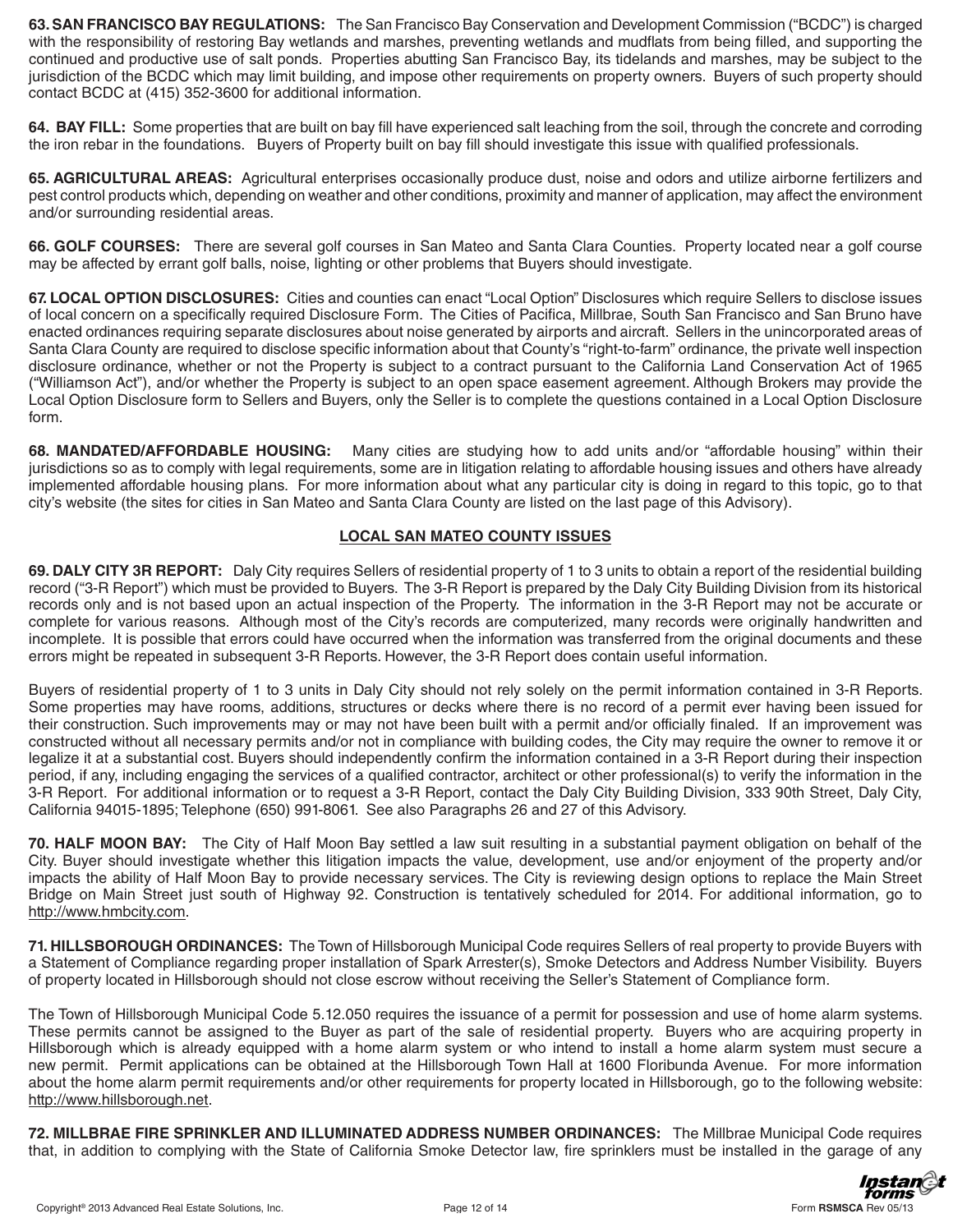building or structure, including one or two family dwellings, when any addition, alteration or repair of the structure or building (with the exception of repairs to the exterior only) which requires a building permit is estimated to cost in excess of \$1,000.

The Millbrae Municipal Code also requires that all building addresses must be visible and legible from the street or road in front of the property and the addresses must be either internally or externally illuminated.

**73. PORTOLA VALLEY RESIDENTIAL DATA REPORT AND HISTORIC PRESERVATION:** The Town of Portola Valley requires Sellers to provide Buyers with a Residential Data Report from the Town listing the regularly authorized use, occupancy and zoning classification of the Property. The information in the Residential Data Report is from historical records only and is not based upon an actual inspection of the Property. The Residential Data Report may not be accurate or complete for various reasons. It is possible that errors could have occurred when the information was transferred from the original documents and these errors might be repeated in subsequent reports. However, these reports contain useful information regarding the permits that are of record with the Town.

Buyers should independently confirm the information in the Residential Data Report during their inspection period, if any, including engaging the services of a qualified contractor, architect or other construction professional(s) to verify the information in the Residential Data Report. For additional information or to request a Residential Data Report, go to the Town of Portola Valley's offices located at 765 Portola Road, Portola Valley, California 94028. For additional information, call (650) 851-1701. See also Paragraphs 26 and 27 of this Advisory.

74. REDWOOD SHORES: Redwood Shores is a master-planned community. Property located in Redwood Shores may be subject to multiple homeowners' associations. For more information about Redwood Shores, contact the managing agent for the Redwood Shores Owners' Association at the Manor Association (650) 637-1616 or go to the following website: http://www.RSOA.info. The Redwood Shores Community Association is a social and community advocacy organization which can be contacted at the following website: http://www.RSCA.org.

75. SAN MATEO CITY SUPPLEMENTAL FLOOD ZONE DISCLOSURE: The Federal Emergency Management Agency ("FEMA") has been investigating the possibility of expanding the flood hazard area designations for the City of San Mateo. FEMA has indicated that the new Final Map should be published at some point in 2010. On July 13, 2009, the City Council for the City of San Mateo approved the formation of the South Bayfront Flood Control Facilities Assessment District to create a funding source for improvement of the City's levees. Buyer is advised to investigate this issue with the City of San Mateo, a third party provider of Natural Hazard Disclosure Statements and/or their own insurance broker to determine the possible ramifications of such an expansion of the flood designation on their use and enjoyment of the Property. For questions or concerns related to the South Bayfront Flood Control Facilities Assessment District, flood insurance, any FEMA related topics, and/or any other regulations which might impact property located in the City of San Mateo, contact the City Offices at (650) 522-7327 or go to the following website: http://www.cityofsanmateo.org.

## **LOCAL SANTA CLARA COUNTY ISSUES**

**76. MORGAN HILL:** The Santa Clara Valley Water District intends to drain Lake Anderson as part of their plan to rebuild Anderson Dam in 2016; the project will take approximately 3 years to complete. It is unknown what impact, if any, the retrofit project will have on the development, condition, use, and/or enjoyment of surrounding homes. Buyers are encouraged to investigate this project by contacting the Water District at www.valleywater.org.

**77. LOS ALTOS HILLS:** The Town of Los Altos Hills has established standards for roads; the Town has compiled a list of private streets. Private streets can be converted to public streets under specified conditions. Buyers should investigate to determine if any given street is public or private or whether any given private street can be dedicated to the Town. For information about this or any other issues affecting property in the Town of Los Altos Hills, go to the following website: http://www.losaltoshills.ca.gov.

**78. SARATOGA:** The City of Saratoga has enacted an ordinance which may require an occupancy inspection upon transfer of title on properties other than single family residences. For information about this or any other issues affecting property in Saratoga, go to the following website: http://www.saratoga.ca.us/

**79. SUNNYVALE:** The City of Sunnyvale has enacted an ordinance which requires storm water run-off management by owners of certain types of buildings. This ordinance may impact some common interest developments which may trigger a point of sale disclosure by the Homeowners' Association. Sellers and Buyers should investigate whether or not the ordinance is applicable and its impact, if any, on the Property. For further information go to http://www.sunnyvale.ca.gov.